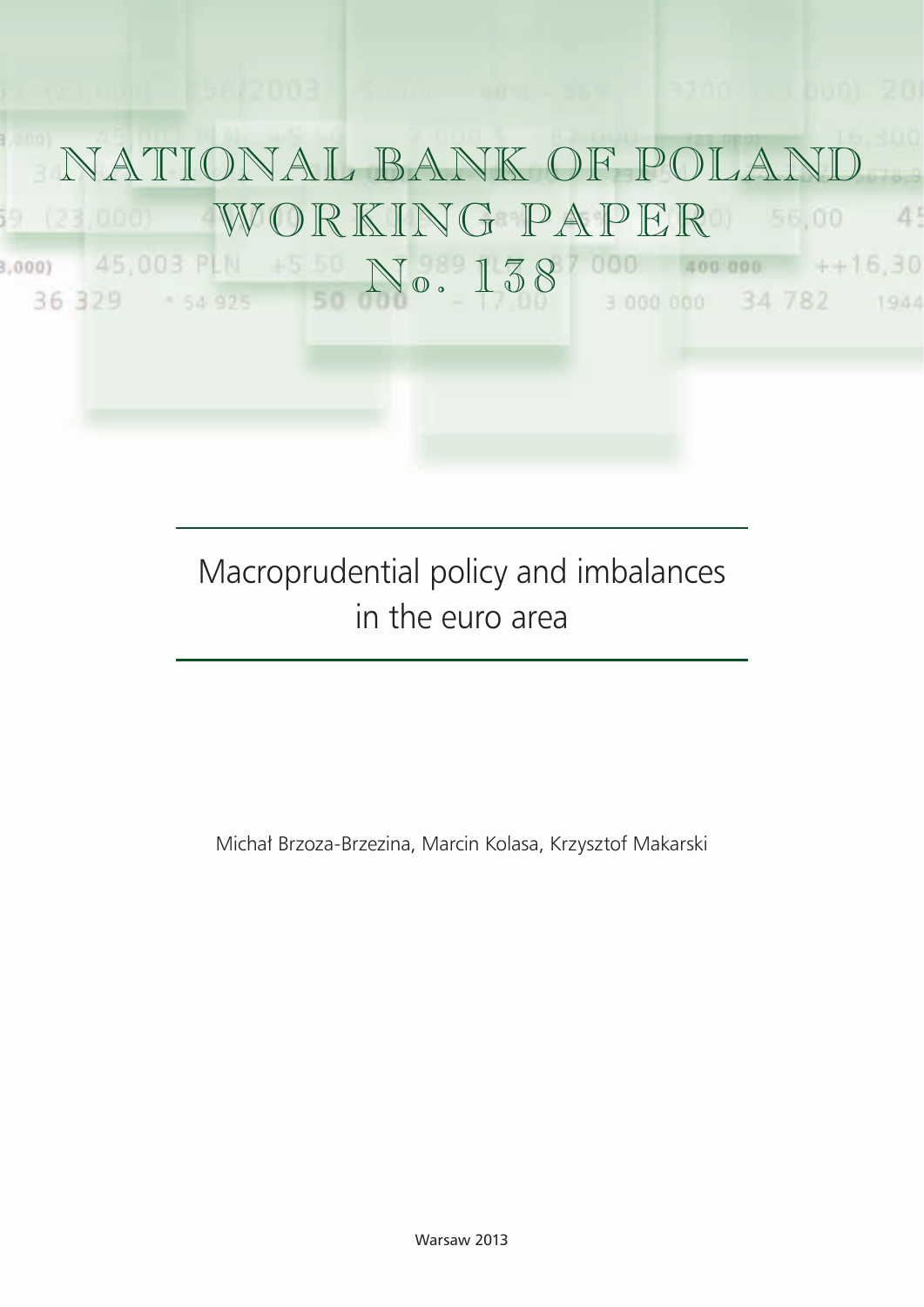Micha
l Brzoza-Brzezina - National Bank of Poland and Warsaw School of Economics; Email: michal.brzoza-brzezina@nbp.pl.

Marcin Kolasa - National Bank of Poland and Warsaw School of Economics; Email: marcin.kolasa@nbp.pl.

Krzysztof Makarski - National Bank of Poland and Warsaw School of Economics; Email: krzysztof.makarski@nbp.pl.

This paper was written in the context of the ESCB Macro-prudential Research Network (MaRs). The views expressed herein are those of the authors and not necessarily those of the National Bank of Poland or the Warsaw School of Economics. We would like to thank Yusuf Soner Başkaya, Claudio Borio, Matthieu Bussiere, Tomasz Chmielewski, Ryszard Kokoszczyński and Bartosz Maćkowiak for helpfull discussions. Comments received at the joint NBP/SNB seminar, NBP Summer Workshop, Central Bank Macroeconomic Modeling Workshop 2012, DIW conference in Berlin and IES Economic Meeting in Prague are gratefully acknowledged as well.

Design:

Oliwka s.c.

Layout and print:

NBP Printshop

Published by:

National Bank of Poland Education and Publishing Department 00-919 Warszawa, 11/21 Świętokrzyska Street phone: +48 22 653 23 35, fax +48 22 653 13 21

© Copyright by the National Bank of Poland, 2013 ISSN 2084–624X http://www.nbp.pl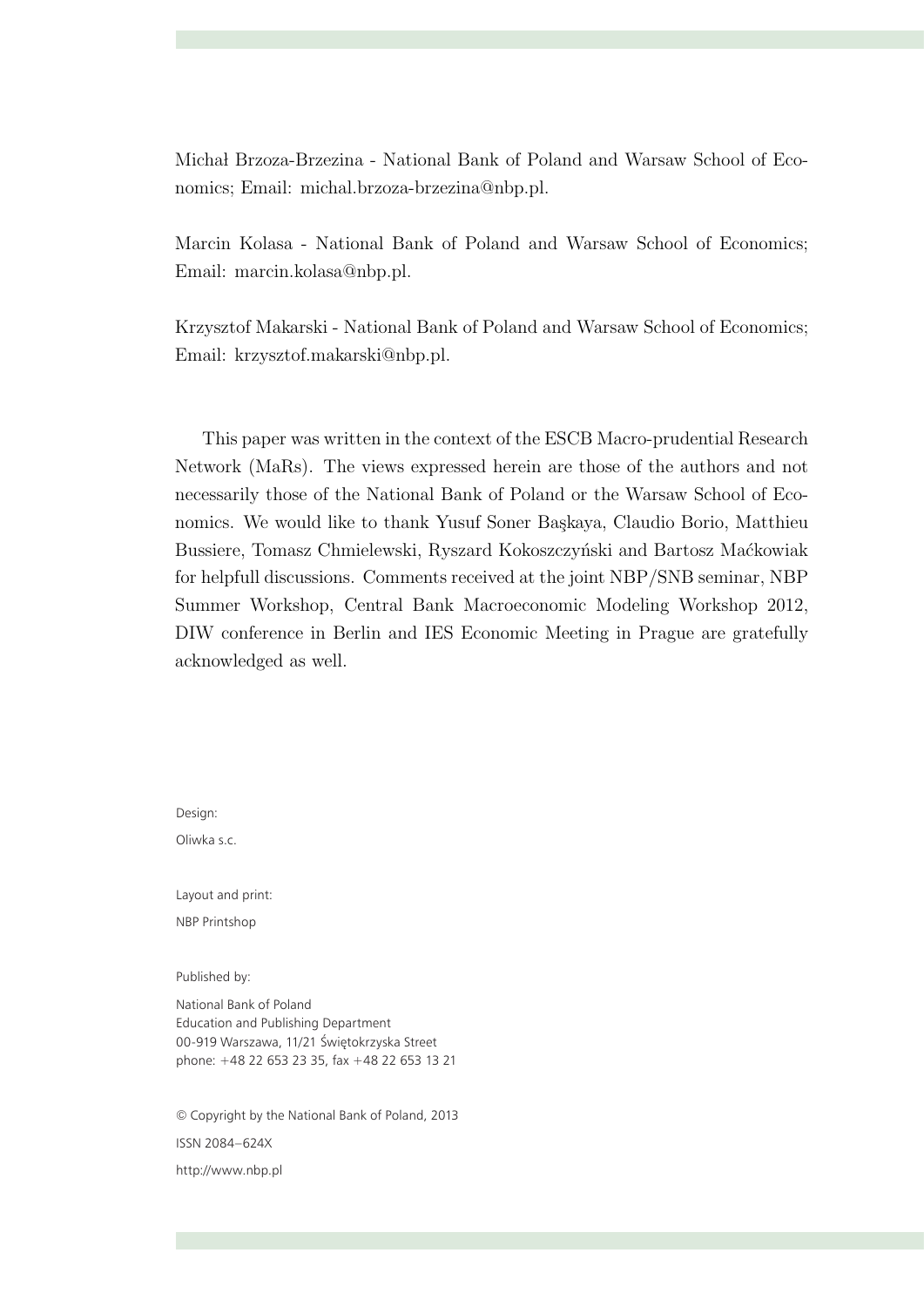# **Contents**

| $\mathbf 1$             |                     | Introduction       |                                                                                    | 3              |  |  |  |  |
|-------------------------|---------------------|--------------------|------------------------------------------------------------------------------------|----------------|--|--|--|--|
| $\overline{2}$          | Model               |                    |                                                                                    | 6              |  |  |  |  |
|                         | 2.1                 | Households         |                                                                                    | 6              |  |  |  |  |
|                         |                     | 2.1.1              |                                                                                    | 6              |  |  |  |  |
|                         |                     | 2.1.2              |                                                                                    | $\overline{7}$ |  |  |  |  |
|                         |                     | 2.1.3              |                                                                                    | 8              |  |  |  |  |
|                         | 2.2                 |                    |                                                                                    | 9              |  |  |  |  |
|                         |                     | 2.2.1              | Consumption good producers                                                         | 9              |  |  |  |  |
|                         |                     | 2.2.2              |                                                                                    | 9              |  |  |  |  |
|                         |                     | 2.2.3              | Intermediate goods producers                                                       | 10             |  |  |  |  |
|                         | 2.3                 |                    |                                                                                    | 10             |  |  |  |  |
|                         |                     | 2.3.1              |                                                                                    | 10             |  |  |  |  |
|                         |                     | 2.3.2              |                                                                                    | 12             |  |  |  |  |
|                         | 2.4                 |                    |                                                                                    | 12             |  |  |  |  |
|                         | 2.5                 |                    | Closing the model $\ldots \ldots \ldots \ldots \ldots \ldots \ldots \ldots \ldots$ | 12             |  |  |  |  |
|                         |                     | 2.5.1              | GDP and Balance of Payments                                                        | 12             |  |  |  |  |
|                         |                     | 2.5.2              |                                                                                    | 13             |  |  |  |  |
|                         |                     | 2.5.3              |                                                                                    | 13             |  |  |  |  |
| $\overline{\mathbf{3}}$ | Calibration         |                    |                                                                                    |                |  |  |  |  |
|                         | 3.1                 |                    |                                                                                    | 15             |  |  |  |  |
|                         | 3.2                 |                    |                                                                                    | 17             |  |  |  |  |
| 4                       |                     |                    | The effects of macroprudential policy                                              | 19             |  |  |  |  |
| 5                       |                     |                    | Simulations and results                                                            | 20             |  |  |  |  |
|                         | 6 Conclusions<br>24 |                    |                                                                                    |                |  |  |  |  |
|                         | References          |                    |                                                                                    | 25             |  |  |  |  |
|                         |                     | Tables and figures |                                                                                    | 28             |  |  |  |  |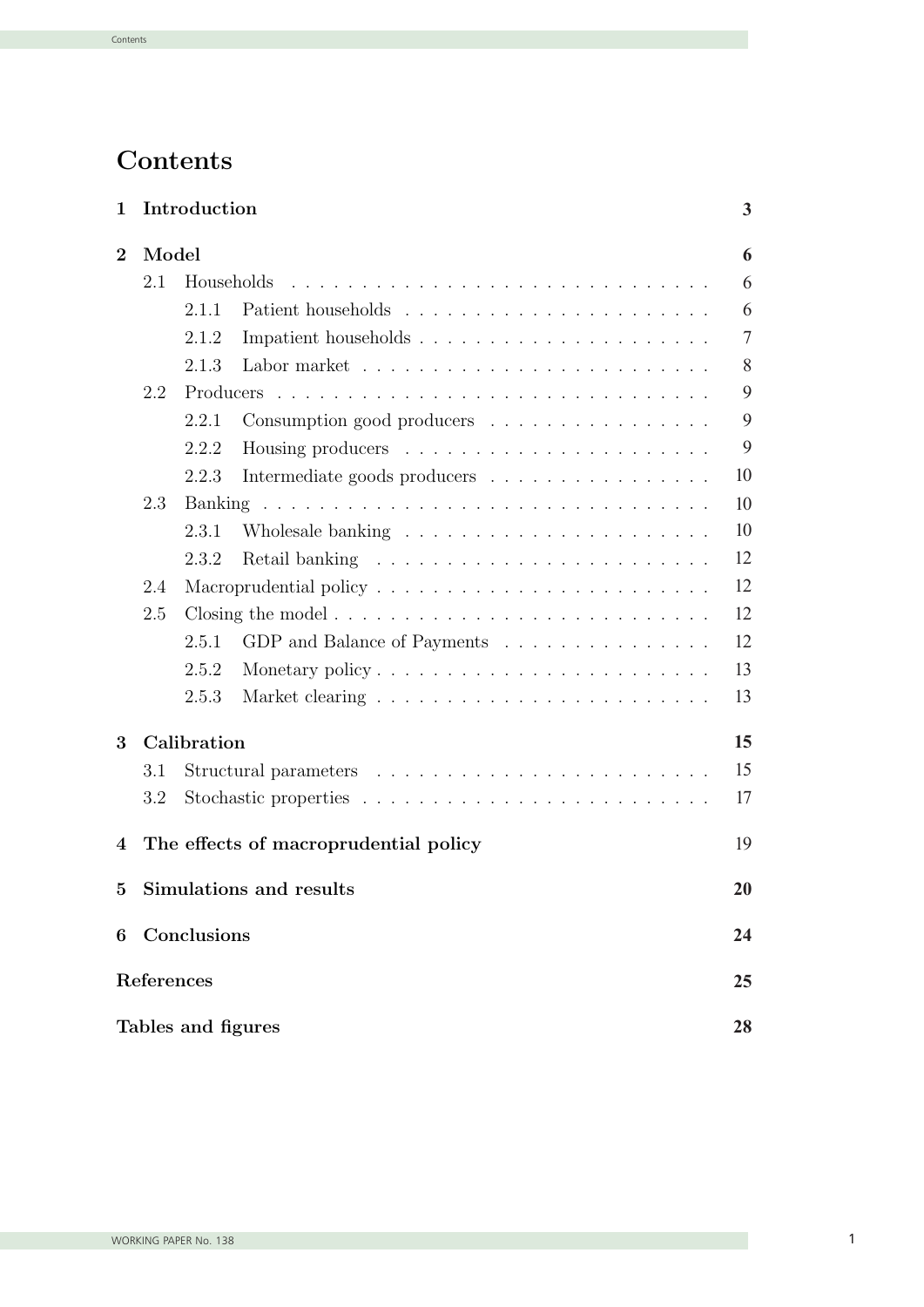#### Abstract

Since its creation the euro area suffered from imbalances between its core and peripheral members. This paper checks whether macroprudential policy applied to the peripheral countries could contribute to providing more macroeconomic stability in this region. To this end we build a twoeconomy macrofinancial DSGE model and simulate the effects of macroprudential policies under the assumption of asymmetric shocks hitting the core and the periphery. We find that macroprudential policy is able to partly make up for the loss of independent monetary policy in the periphery. Moreover, LTV policy seems more efficient than regulating capital adequacy ratios. However, for the policies to be effective, they must be set individually for each region. Area-wide policy is almost ineffective in this respect.

JEL: E32, E44, E58

Keywords: euro-area imbalances, macroprudential policy, DSGE with banking sector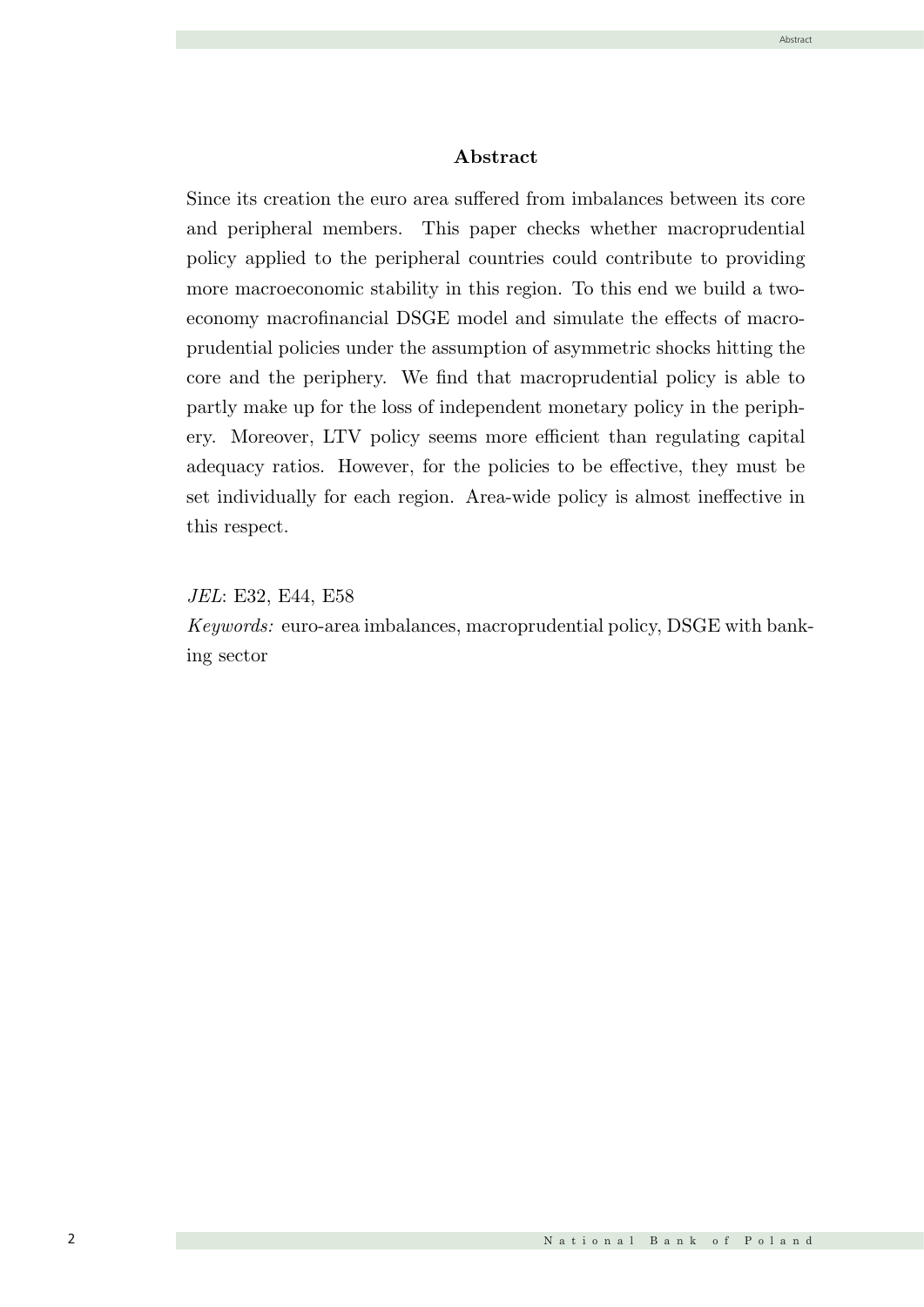### 1 Introduction

Since the euro area was created, large imbalances have built up in some of its members. These imbalances concerned in particular the housing market. As can be seen from Figure 1, residential investment in Greece, Ireland, Portugal and Spain, a group of euro area members that we will refer to as the periphery, nearly doubled from 1999 to 2006, while it stagnated in the rest (core) of the currency union. A qualitatively similar picture can be observed for mortgage loans and real house prices: while their growth was moderate in the core, they were booming in the periphery. These developments contributed to substantial GDP growth differentials within the euro area, i.e. countries experiencing housing booms were growing at a relatively high pace. These trends got reversed when the housing market bubble burst, leading to a sharp slowdown in the peripheral economies. A subsequent deterioration of fiscal revenues sparked tensions on the financial markets that spread over the whole Europe, severely undermining the stability of the banking system and even threatening a break-up of the common currency area.

It has been established in the literature that the main source of these asymmetric developments was a sharp fall in the periphery's interest rates following their euro area accession, combined with an easy access to cross-border borrowing (see e.g. ECB, 2003; Honohan and Leddin, 2006; Blanchard, 2007; Andrés et al., 2010). However, evidence from estimated dynamic stochastic general equilibrium (DSGE) models also points at asymmetric shocks to productivity and preferences (Andrés et al., 2010) or housing market prices (in 't Veld et al., 2012) as important drivers of the observed divergences between the core and the periphery.

Can such large asymmetries be prevented or at least mitigated using standard macroeconomic policy instruments? Clearly, the common interest rate set by the ECB at the area-wide level hardly responds to asymmetric developments in the periphery and hence can provide no stabilization in face of country-specific shocks. Exchange rate devaluation, a solution used on several occasions in the pre-EMU period to re-align competitiveness within Europe, is also no longer an option once in the euro area. Finally, the fiscal policy is limited by well-known political economy constraints and implementation lags.

In this paper we check if appropriately designed macroprudential policy can provide more stability in the euro area periphery. To this end we set up a twocountry DSGE model with housing frictions in the spirit of Iacoviello (2005) and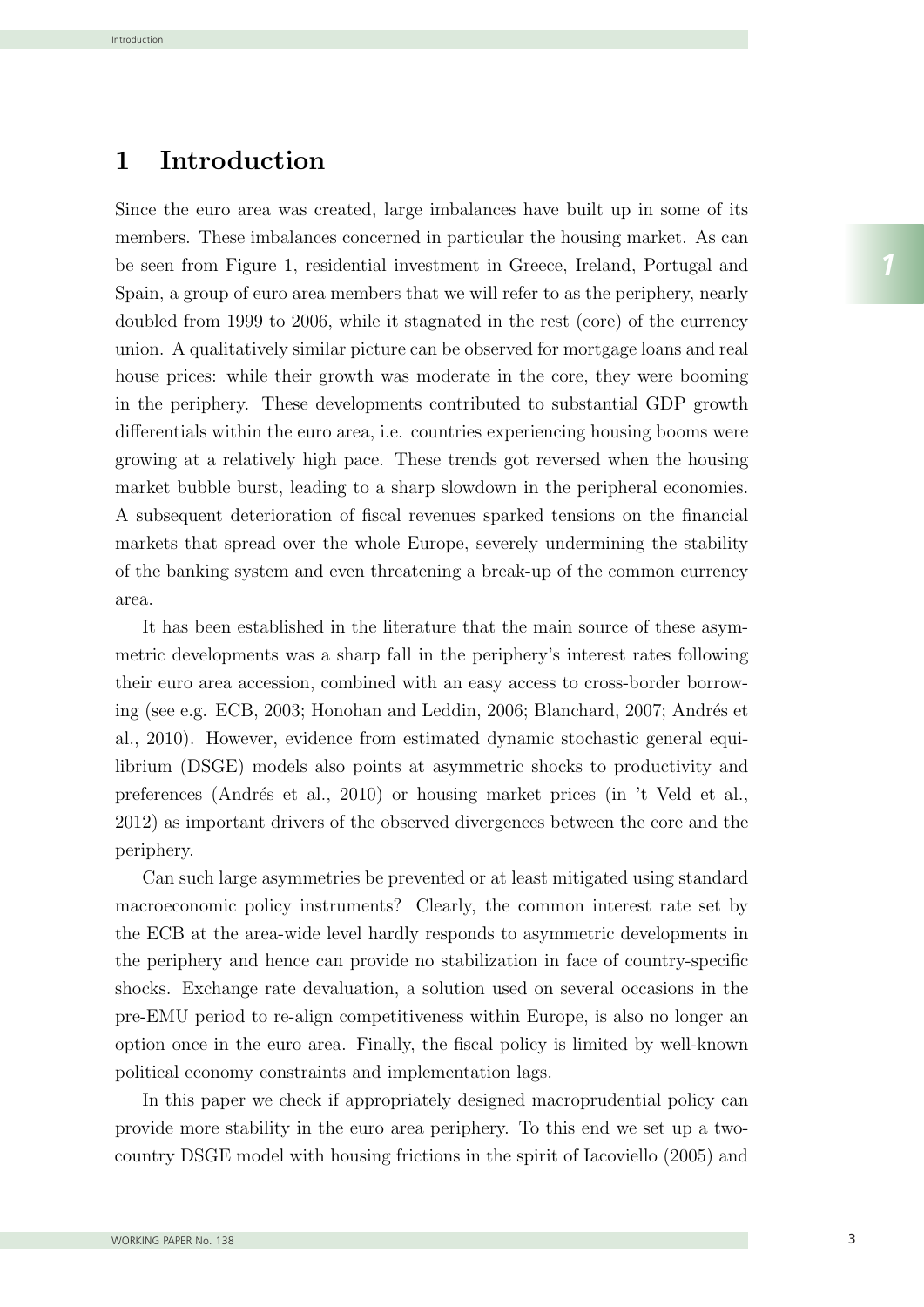a banking sector similar to Gerali et al. (2010). In this model, borrowers face a binding collateral constraint, i.e. their debt cannot exceed a certain fraction of their housing stock. As regards the banking sector setup, the key frictions are monopolistic competition and costly deviation from bank capital requirements.<sup>1</sup>

Introduction

We use this model to investigate the effectiveness of two policy instruments, adjusted countercyclically in response to output and credit fluctuations. One is defined as the maximum loan-to-value (LTV) ratio for mortgage loans and has been used as a stabilization tool i.a. in Hong Kong, South Korea or Singapore. The second instrument, mostly known from the Basel Committee Recommendations, is the minimal capital adequacy  $(CA)$  ratio imposed on commercial banks.

Our main findings can be summarized as follows. First, LTV policy works particularly good and is able to substantially lower the amplitude of output fluctuations in the periphery. Second, macroprudential policy is particularly efficient at offsetting housing market and (common) monetary policy shocks, i.e. those types of disturbances that have been found to be important drivers of the observed divergences within the euro area. Third, only macroprudential policy based on region-specific conditions can be successful. Setting its instruments at the area-wide level lowers output volatility in the periphery only marginally.

Our paper is related to a growing literature looking at the performance of various macroprudential policy rules. Lambertini et al. (2011) consider a news driven model of the housing market and find that a countercyclical LTV rule responding to credit growth can stabilize the economy better than the interest rate. Funke and Paetz (2012) examine LTV rules in a New Keynesian model for Hong Kong and argue that a non-linear rule, responding only to very high changes in property prices performs better than a standard Taylor-like one. Based on experiments with three macroeconomic models, Angelini et al. (2011) report substantial stabilization gains from a countercyclical CA rule introduced by the Basel III reform package. Christensen et al. (2011) develop a DSGE model with banks and bank capital, finding desirable stabilization properties of countercyclical bank leverage regulation in response to financial shocks and a lower efficiency of such a rule after technology shocks. Darracq-Pariés et al. (2011) estimate a DSGE model with financial frictions affecting both households and firms using the euro area data, concluding that a countercyclical bank capital regulation can provide a strong support to macroeconomic stabilization, but also lead to ex-

<sup>&</sup>lt;sup>1</sup>There is a growing number of papers incorporating bank capital into DSGE models. See e.g. De.<br>(2010). e.g. Benes and Kumhof (2011), Dib (2010), Gertler and Karadi (2011) and Meh and Moran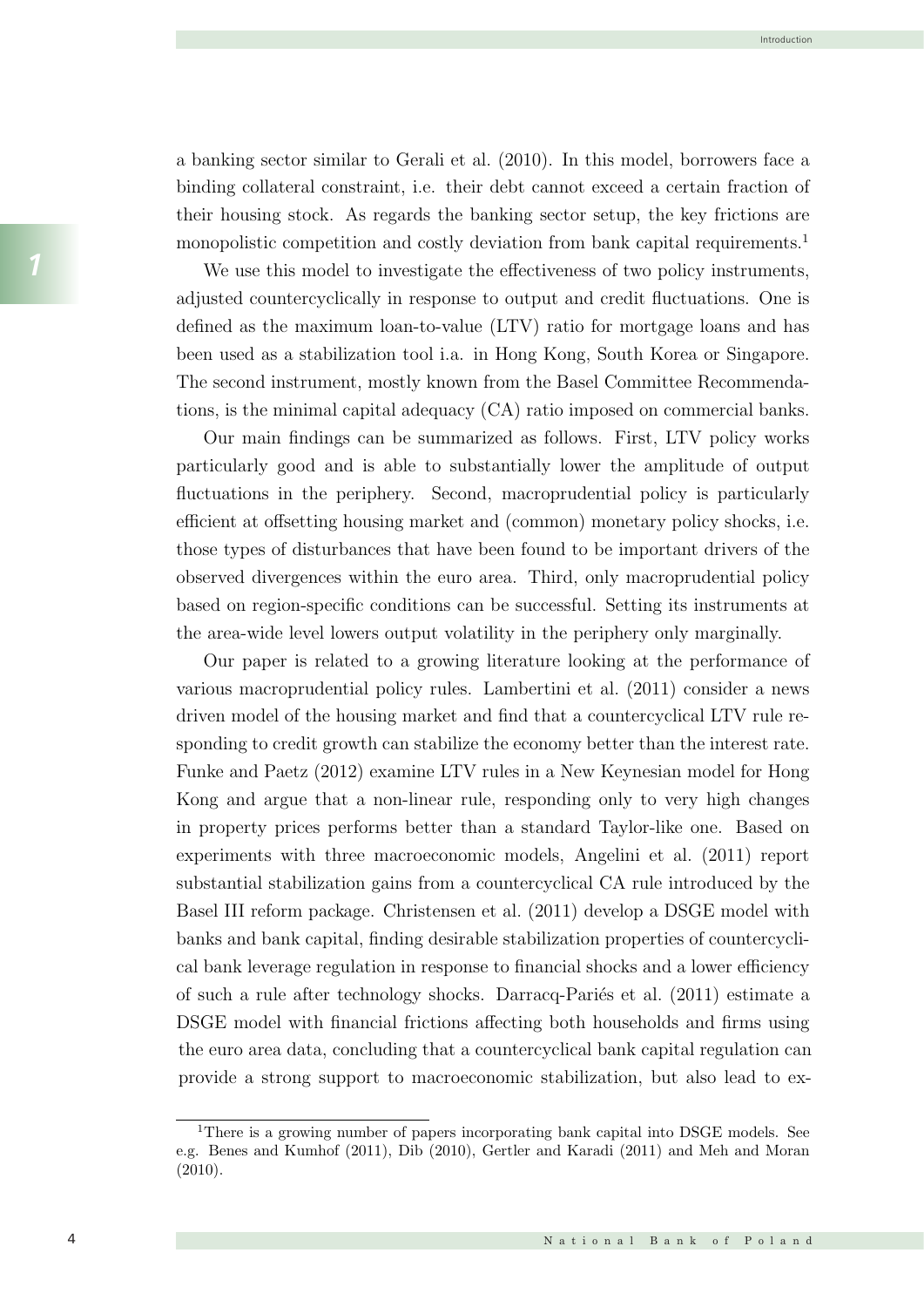cessive volatility in bank balance sheets. However, none of the papers reviewed above discuss macroprudential policy in the context of a heterogeneous monetary union.

The rest of the paper is structured as follows. Section two describes the model and section three its calibration. Section four discusses the transmission mechanisms of the two macroprudential policy instruments. Section five presents our main quantitative results. Section six concludes.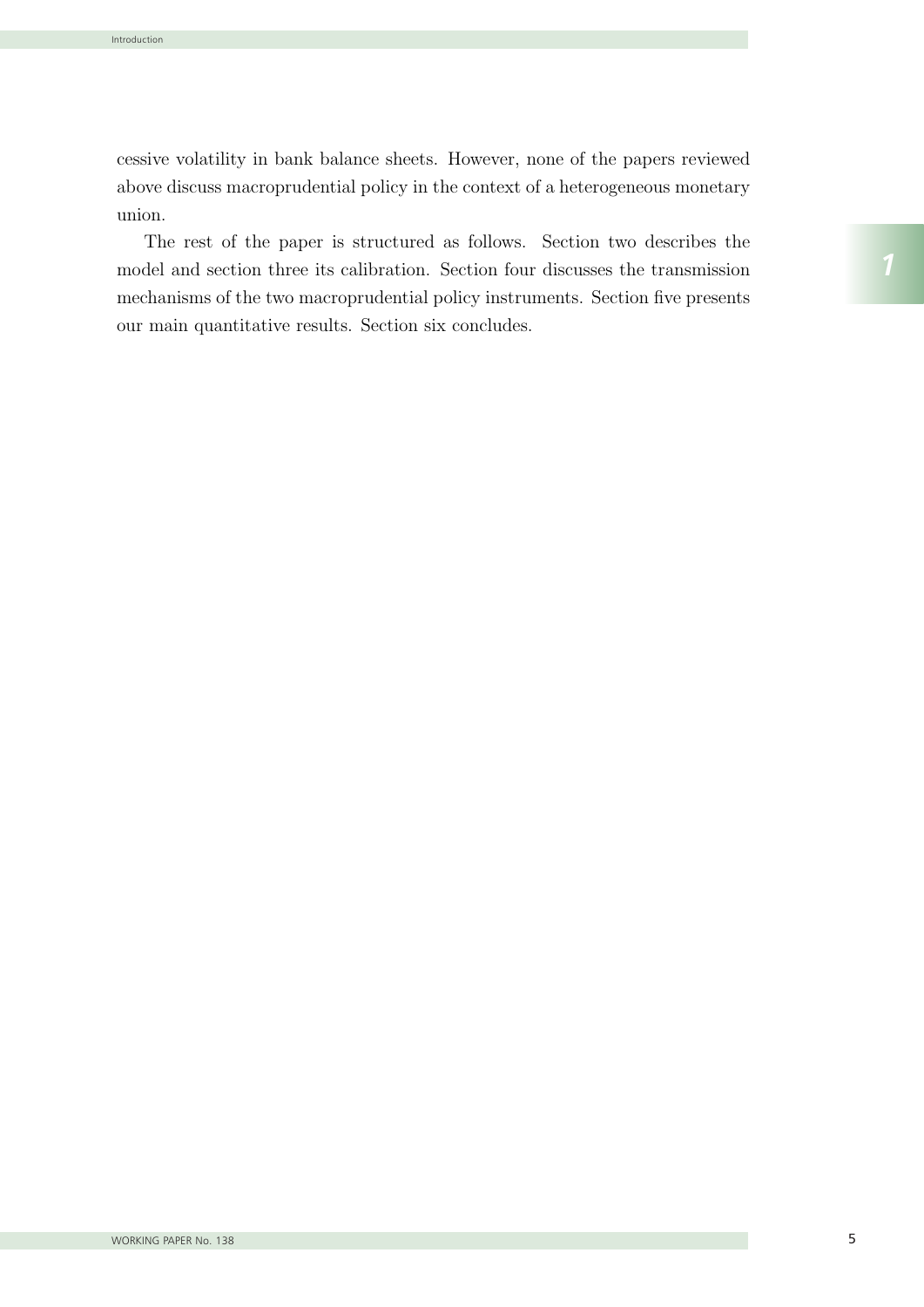### 2 Model

We consider a two country DSGE model with collateral constraints modeled as in Iacoviello (2005). These two countries form a monetary union. We call one of them the core and the other the periphery. Measure  $\omega$  of agents reside in the periphery and  $\omega^* = 1 - \omega$  in the core. Both economies are populated by patient households (who save in equilibrium) and impatient households (who borrow in equilibrium), as well as producers of consumption goods, housing and intermediate goods. Union-wide monetary policy is conducted according to a Taylor rule, while macroprudential policy instruments can be adjusted at a country level. In this paper we employ the following notational convention: variables without an asterisk refer to the periphery, while variables with an asterisk pertain to the core. Since both countries have a symmetric structure, we describe the problems of agents in the periphery only. periphery and which is the core. Both exploration in the core. Both exploration is the population of the core. Both exploration is the core. Both exploration of the core. The core population of the core population of the c this paper we employ the following intrational convention. Variables whilout an

### 2.1 Households refer to the periphery, which are periphery, which are periphery, which are periphery, which are periphery, which are periphery, which are periphery, which are periphery and the periphery of the periphery an

In each economy there are two types of households indexed by  $\iota$  on a unit interval: patient  $\iota \in P \equiv [0, \omega_P]$  and impatient  $\iota \in I \equiv (\omega_P, 1]^2$ . Hence, the measure of patient agents is  $\omega_P$ , while that of impatient households is  $\omega_I = 1 - \omega_P$ .

#### 2.1.1 Patient households  $\blacksquare$ In experimentation there are two types of  $\blacksquare$

Patient households work  $n_{P,t}$ , accumulate housing  $\chi_{P,t}$ , consume  $c_{P,t}$  and deposit savings in the banking sector  $D_{P,t}$  at the interbank rate  $R_t$ <sup>3</sup>. We also assume that they own physical capital  $k_P$  (fixed at an aggregate level), which they rent to firms at a rate  $R_{k,t}$ , as well as all firms and banks in the economy, which pay them dividends  $\Pi_{P,t}$ .  $\sum_{i=1}^{n}$ 

Patient households maximize

$$
E_0 \left\{ \sum_{t=0}^{\infty} \beta_P^t \left[ \varepsilon_{u,t} \frac{(c_{P,t}(\iota) - \xi_c c_{P,t-1})^{1-\sigma_c}}{1-\sigma_c} + \varepsilon_{u,t} \varepsilon_{\chi,t} A_{\chi} \frac{(\chi_{P,t}(\iota) - \xi_{\chi} \chi_{P,t-1})^{1-\sigma_{\chi}}}{1-\sigma_{\chi}} - A_n \frac{n_{P,t}(\iota)^{1+\sigma_n}}{1+\sigma_n} \right] \right\}
$$
(1)

simplify notation, we eliminate correct take any would not take any would not take any  $\mathcal{L}$  budgetted not take any would not take any would not take any would not take any would not take any would not take any would n

<sup>&</sup>lt;sup>2</sup>We employ the following notational convention: all variables denoted with a subscript  $P$  $\frac{1}{\sqrt{2}}$ expressed per all households. For example, k denotes per capita capital and since only patient<br>bouceholds grow equital senital per patient bouceholds is equal to  $k_1, \ldots, k_{\ell+1}$ or I are expressed per patient or impatient household, respectively, while all other variables are

households own capital, capital per patient households is equal to  $k_P = k/\omega_P$ .<br><sup>3</sup>We calibrate the model so that patient households save and never borrow. Therefore, to constraint. Similarly, we eliminate deposits from impatient households' budget constraint (7). simplify notation, we eliminate credits (which they would not take anyway) from their budget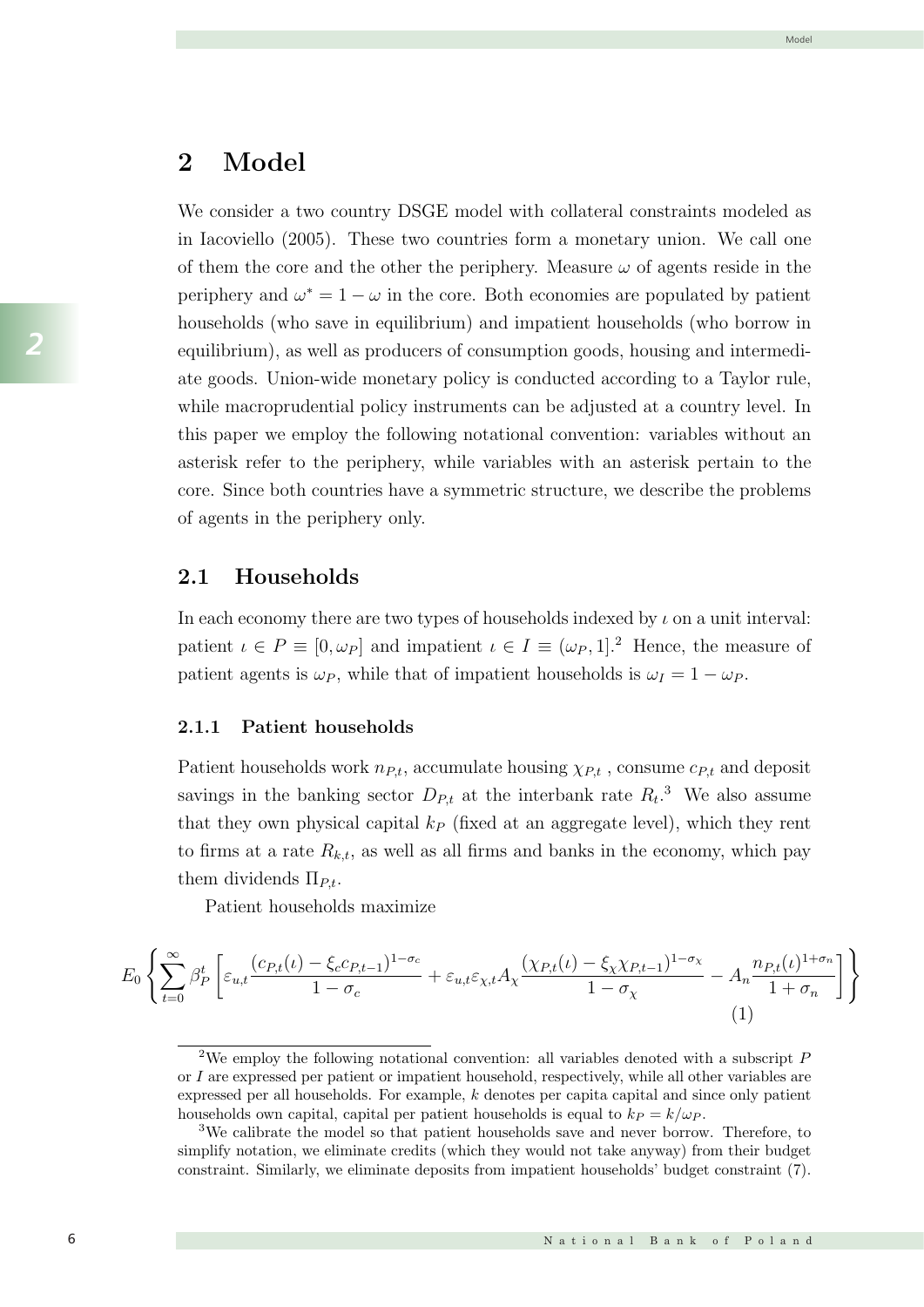subject to the budget constraint

$$
P_{t}c_{P,t}(\iota) + P_{\chi,t}(\chi_{P,t}(\iota) - (1 - \delta_{\chi})\chi_{P,t-1}(\iota)) + D_{t}(\iota) \le
$$
  
\$\leq W\_{P,t}(\iota) n\_{P,t}(\iota) + R\_{k,t}k\_{P}(\iota) + R\_{t-1}D\_{P,t-1}(\iota) + \Pi\_{P,t}(\iota)\$ (2)

where  $P_t$ ,  $P_{\chi,t}$  and  $W_{P,t}$  are, respectively, the price of consumption goods, the price of housing and the patient households' nominal wage. Moreover,  $\beta_P$  denotes the patient agents' discount rate, while  $A_\chi$  and  $A_n$  are the weights of housing and labor in utility. The inverse of the intertemporal elasticity of substitution in consumption is denoted by  $\sigma_c$ , that in housing by  $\sigma_x$ , while  $\sigma_n$  is the inverse Frisch elasticity of labor supply. Housing stock depreciates at a rate  $\delta_{\chi}$ . Consumption and housing services are subject to external habit persistence  $\xi_c$  and  $\xi_x$ , respectively. There are two preference shocks, both following an AR(1) process: (i) an intertemporal preference shock  $\varepsilon_{u,t}$ , with persistence  $\rho_u$  and standard deviation of innovations  $\sigma_u$ ; and (ii) a housing preference shock  $\varepsilon_{\chi,t}$ , with persistence  $\rho_{\chi}$ and standard deviation of innovations  $\sigma_{\chi}$ .

#### 2.1.2 Impatient households

Impatient households optimize by choosing consumption  $c_{I,t}$ , housing services  $\chi_{I,t}$  and labor supply  $n_{I,t}$ . They maximize the following lifetime utility function

$$
E_0 \left\{ \sum_{t=0}^{\infty} \beta_I^t \left[ \varepsilon_{u,t} \frac{(c_{I,t}(\iota) - \xi_c c_{I,t-1})^{1-\sigma_c}}{1-\sigma_c} + \varepsilon_{u,t} \varepsilon_{\chi,t} A_{\chi} \frac{(\chi_{I,t}(\iota) - \xi_{\chi} \chi_{I,t-1})^{1-\sigma_{\chi}}}{1-\sigma_{\chi}} - A_n \frac{n_{I,t}(\iota)^{1+\sigma_n}}{1+\sigma_n} \right] \right\}
$$
(3)

Impatient households discount the future utility flows more heavily than patient households, hence their discount factor  $\beta_P$  is strictly smaller than  $\beta_I$ . This makes them natural borrowers. In particular, we assume that each impatient household  $\iota$  can take differentiated loans  $L_{I,t}(\iota, j)$  from retail banks indexed by  $j \in [0, 1]$ . These loans are aggregated according to the following formula

$$
L_{I,t}(\iota) = \left[ \int_0^1 L_{I,t}(\iota, j)^{\frac{1}{\mu_L}} dj \right]^{\mu_L}
$$
 (4)

where  $\mu_L$  determines the elasticity of substitution between loan varieties. Access to credit is subject to the following collateral constraint

$$
R_{L,t}L_{I,t}\left(t\right) \leq m_{\chi,t}E_{t}\left\{P_{\chi,t+1}\right\}\left(1-\delta_{\chi}\right)\chi_{I,t}\left(t\right) \tag{5}
$$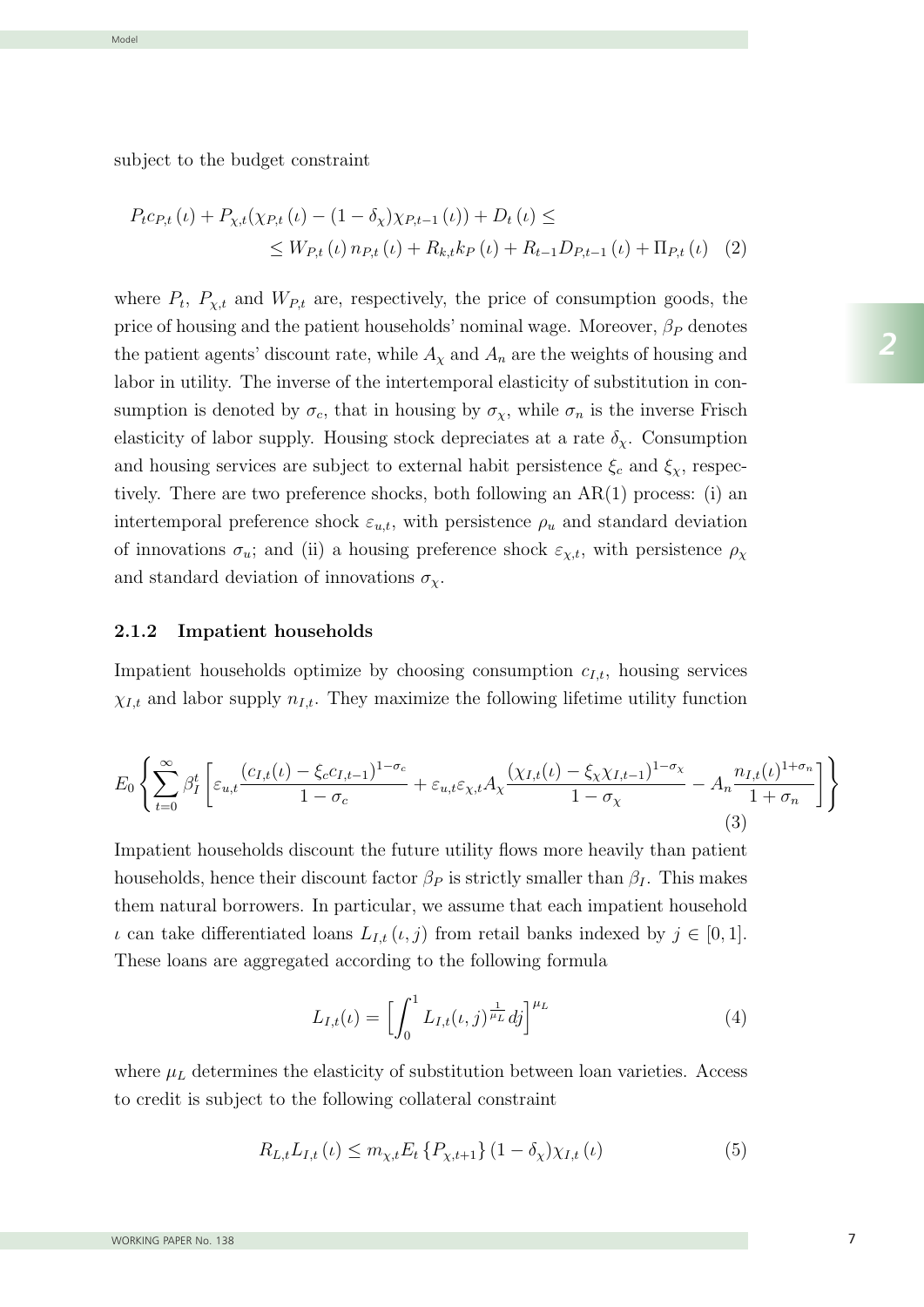where  $m_{\chi,t}$  is the LTV ratio set by the macroprudential authority, and  $R_{L,t}$  is the interest rate on loans, defined as

$$
R_{L,t} = \left[ \int_0^1 R_{L,t}(j)^{\frac{1}{1-\mu_L}} dj \right]^{1-\mu_L}
$$
 (6)

The budget constraint of impatient households takes the following form

$$
P_{t}c_{I,t}(t) + P_{\chi,t}(\chi_{I,t}(t) - (1 - \delta_{\chi})\chi_{I,t-1}(t)) + \int_{0}^{1} R_{L,t-1}(j)L_{I,t-1}(t,j)dj \le
$$
  
\$\leq W\_{I,t}(t) n\_{I,t}(t) + L\_{I,t}(t) (7)\$

where  $W_{I,t}$  denotes the impatient households' nominal wage.

From the household problem we get the following demand for differentiated loans taken from retail bank j

$$
L_{I,t}(j) = \left(\frac{R_{L,t}(j)}{R_{L,t}}\right)^{\frac{\mu_L}{1-\mu_L}} L_{I,t}
$$
\n(8)

where, in equilibrium,  $L_{I,t}(\iota, j) = L_{I,t}(j)$  and  $L_{I,t}(\iota) = L_{I,t}$  for all  $\iota \in I$ .

#### 2.1.3 Labor market

Both patient and impatient households supply monopolistically distinct labor services to competitive aggregators, who transform them into a homogenous labor input according to the following formula

$$
n_{t} = \left[\omega_{P}^{\frac{1}{\phi_{n}}} n_{P,t}^{\frac{\phi_{n}-1}{\phi_{n}}} + \omega_{I}^{\frac{1}{\phi_{n}}} n_{I,t}^{\frac{\phi_{n}-1}{\phi_{n}}} \right]^{\frac{\phi_{n}}{\phi_{n}-1}}
$$
(9)

where

$$
n_{P,t} = \left[\frac{1}{\omega_P} \int_0^{\omega_P} n_{P,t}(\iota)^{\frac{1}{\mu_w}} d\iota\right]^{\mu_w}
$$
 (10)

$$
n_{I,t} = \left[\frac{1}{\omega_I} \int_0^{\omega_I} n_{I,t}(\iota)^{\frac{1}{\mu_w}} d\iota\right]^{\mu_w} \tag{11}
$$

In the above formulas,  $\phi_n$  is the elasticity of substitution between labor supplied by the two types of households, while  $\mu_w$  determines the elasticity of substitution between individual labor varieties.

We assume that wages for both types of households  $W_{P,t}$  and  $W_{I,t}$  are sticky. In each period, with probability  $1 - \theta_w$  each household receives a Calvo signal to reoptimize her wages. Otherwise, wages are indexed according to  $\pi_{\zeta_w,t}$  =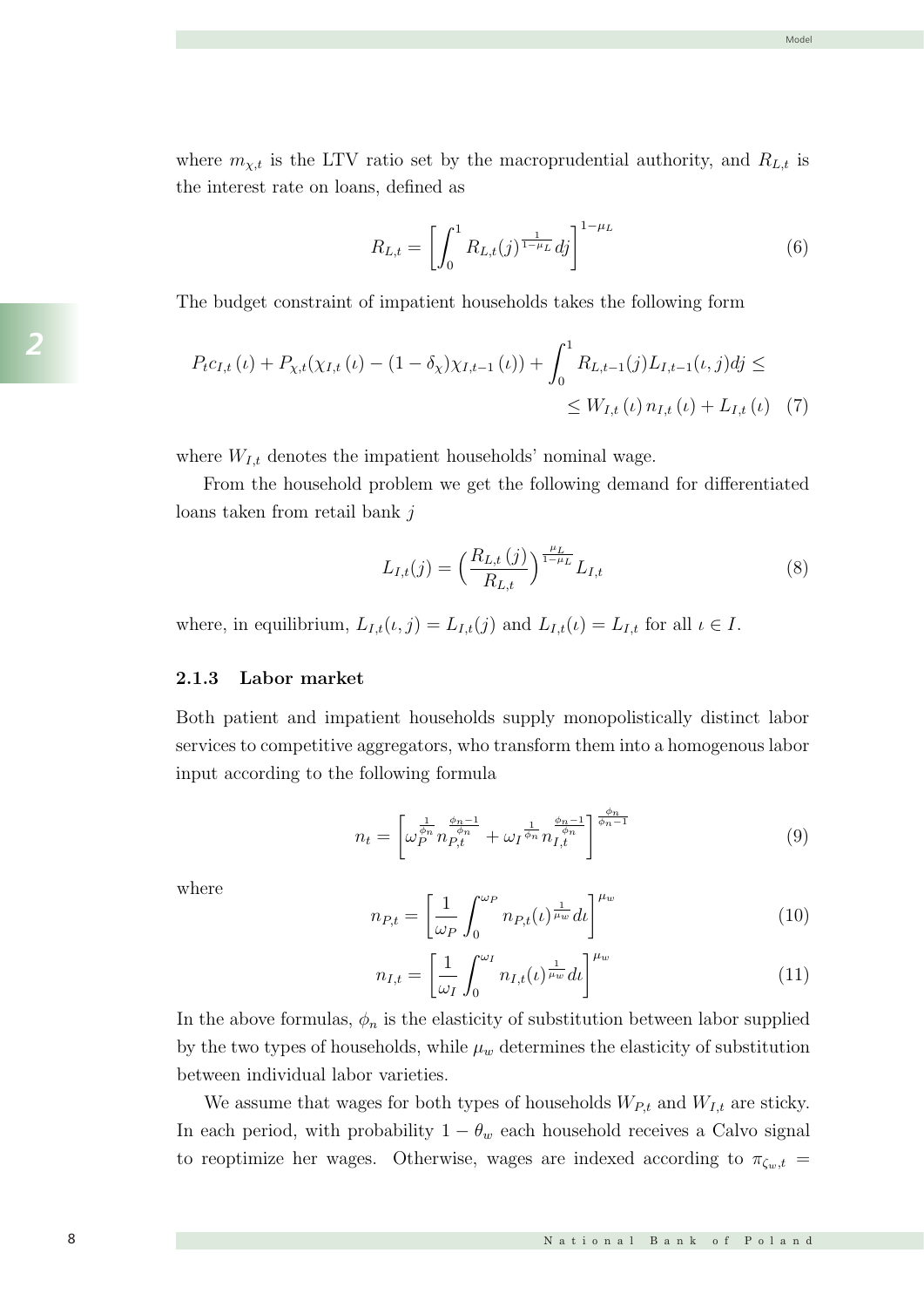$\zeta_w \pi_{t-1} + (1 - \zeta_w)\pi$ , where  $\pi_t \equiv P_t/P_{t-1}$  and  $\pi$  denote inflation and its steady state level, respectively, while  $\zeta_w$  controls the degree of wage indexation to past inflation. inflation.

We assume perfect risk sharing across households of the same type. As a We assume perfect risk sharing across households of the same type. As a result, wage stickiness does not create additional heterogeneity in consumption<br>and housing choices between the agents. and housing choices between the agents. and housing choices between the agents.

### 2.2 Producers 2.2 Producers

In our economy there are several types of firms, all owned by patient house-In our economy there are several types of firms, all owned by patient households. Consumption and housing producers use intermediate goods to produce holds. Consumption and housing producers use intermediate goods to produce consumption and housing goods, respectively. Monopolistically competitive intermediate goods producers produce differentiated goods by employing capital termediate goods producers produce differentiated goods by employing capital and labor. and labor.

#### 2.2.1 Consumption good producers 2.2.1 Consumption good producers 2.2.1 Consumption good producers

Perfectly competitive consumption good producers purchase domestic and for-Perfectly competitive consumption good producers purchase domestic and foreign varieties of differentiated intermediate goods  $c_H(i)$  and  $c_F(i)$  to produce a homogeneous good according to the following technology homogeneous good according to the following technology

$$
c_t = \left( (1 - \eta_H)^{\frac{1}{\phi_c}} c_{F,t}^{\frac{\phi_c - 1}{\phi_c}} + \eta_H^{\frac{1}{\phi_c}} c_{H,t}^{\frac{\phi_c - 1}{\phi_c}} \right)^{\frac{\phi_c}{\phi_c - 1}}
$$
(12)

where where

$$
c_{H,t} = \left(\int_0^1 c_{H,t}(i)^{\frac{1}{\mu_c}} di\right)^{\mu_c}
$$
 (13)

$$
c_{F,t} = \left(\int_0^1 c_{F,t}(i)^{\frac{1}{\mu_c}} di\right)^{\mu_c}
$$
 (14)

In the formulas above,  $\eta_H$  determines the home bias in consumption,  $\phi_n$  is the elasticity of substitution between domestic and foreign consumption goods, while  $\mu_w$  determines the elasticity of substitution between differentiated intermediate goods.

#### 2.2.2 Housing producers

In each period, perfectly competitive housing goods producers purchase undepreciated housing from the previous period and produce new housing stock according to the following formula

*2*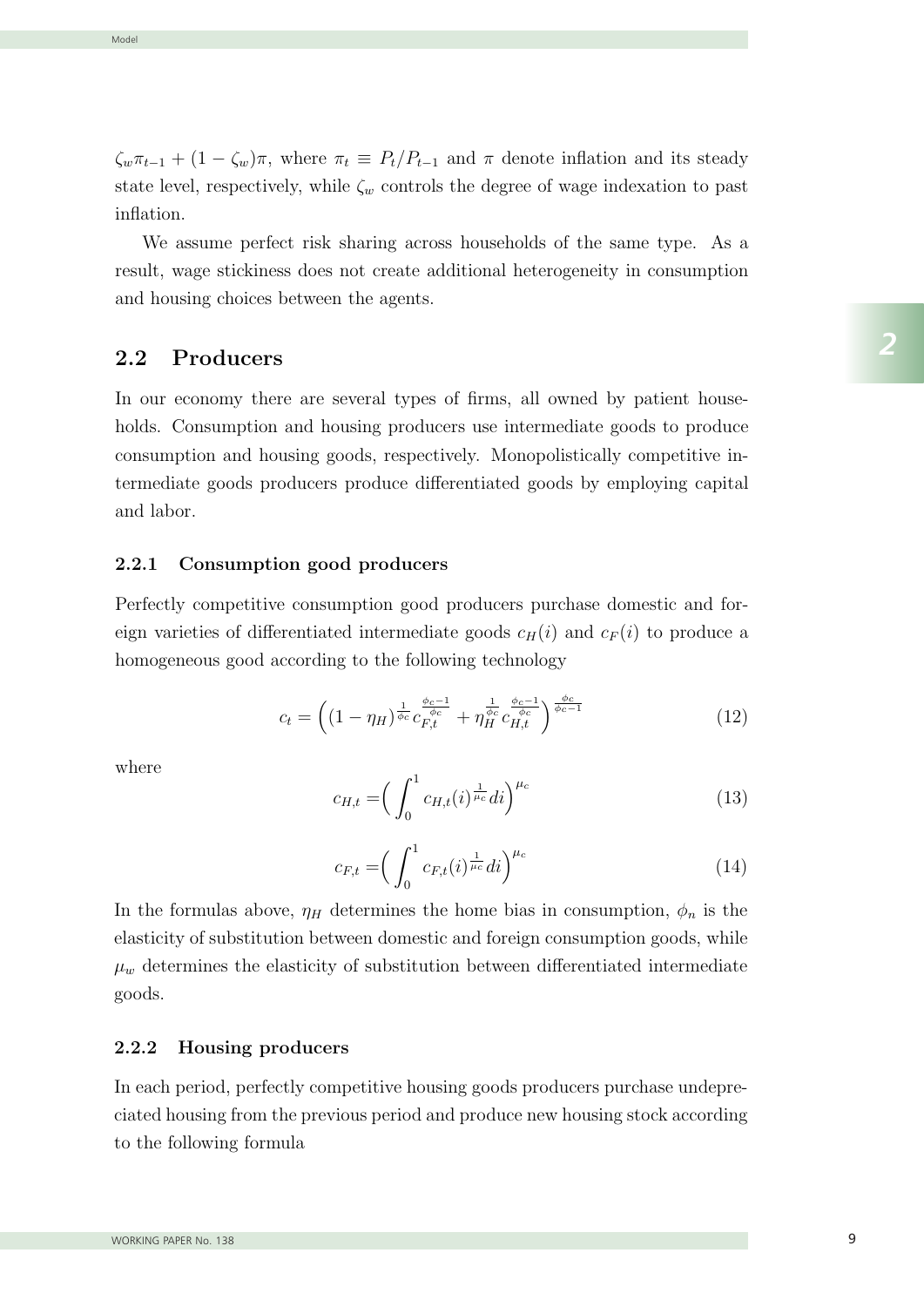$$
\chi_t = (1 - \delta) \chi_{t-1} + \varepsilon_{i\chi,t} \left( 1 - S_\chi \left( \frac{i_{\chi,t}}{i_{\chi,t-1}} \right) \right) i_{\chi,t} \tag{15}
$$

where  $i_{\text{c}}$  stands for housing investment, produced only with domestic interme- $\lambda$ <sup>to</sup>  $\ell$ <sup>1</sup> where  $i_{\chi,t}$  stands for housing investment, produced only with domestic intermediate inputs diate inputs

$$
i_{\chi,t} = \left(\int_0^1 i_{\chi,t}(i)^{\frac{1}{\mu_\chi}} di\right)^{\mu_\chi} \tag{16}
$$

and  $\epsilon$  denotes a housing investment specific technology shock, which follows  $\alpha$ <sup>2</sup> We assume that housing investment adjustment cost is given by  $S_{\gamma}\left(\frac{i_{\chi,t}}{i_{\chi,t}}\right)$ an AR(1) process with persistence  $\rho_{i\chi}$  and standard deviation of innovations  $\sigma_{i\chi}$ .  $\frac{c_2}{2}$  $\frac{\kappa_{\chi}}{2} \left( \frac{i_{\chi,t}}{\chi} - 1 \right)^2$ , where  $\kappa_{\chi} > 0$ . We assume that housing investment adjustment cost is given by  $S_{\chi} \left( \frac{i_{\chi,t}}{i_{\chi,t-1}} \right)$ and  $\varepsilon_{i\chi,t}$  denotes a housing investment specific technology shock, which follows  $i_{\chi,t-1}$ We assume that housing investment adjustment cost is given by  $S_{\chi}(\frac{i_{\chi,t}}{i_{\chi,t-1}})$  $\overline{\phantom{a}}$  $\frac{\kappa_{\chi}}{2} \left( \frac{i_{\chi,t}}{i_{\chi,t-1}} - 1 \right)^2$ , where  $\kappa_{\chi} > 0$ .  $i_{\chi,t-1}$  $\Big)$  = 2  $\left(\frac{i_{\chi,t}}{i_{\chi,t-1}}-1\right)^2$ , where  $\kappa_{\chi}>0$ .

#### 2.2.3 Intermediate goods producers 2.2.3 Intermediate goods producers 2.2.3 Intermediate goods producers

Intermediate goods producers, indexed by i, combine labor and capital with the Intermediate goods producers, indexed by  $i$ , combine labor and capital with the following technology following technology

$$
c_{H,t}(i) + \frac{1 - \omega}{\omega} c_{H,t}^*(i) + i_{\chi,t}(i) = z_t k(i)^{\alpha} n_t(i)^{1 - \alpha}
$$
 (17)

where  $\mathbf{z}$  is denoted a problem and follows and persistential problem and persistential process with persiswhere  $z_t$  denotes a productivity shock that follows an AR(1) process with persistence  $\rho_z$  and standard deviation of innovations  $\sigma_z$ . They operate in a monopolisti-In each period, each producer i receives with probability 1 − θ a signal to reoptimize her price. Otherwise, prices are indexed according to  $\pi = (\pi + (1-\zeta)\pi)$ mize her price. Otherwise, prices are indexed according to  $\pi_{\zeta,t} = \zeta \pi_{t-1} + (1-\zeta)\pi$ cally competitive environment and set their prices according to the Calvo scheme. cally competitive environment and set their prices according to the Calvo scheme. In each period, each producer i receives with probability  $1 - \theta$  a signal to reopti-, where  $\zeta$  controls the degree of indexation to past inflation.

#### 2.3 Banking

Following Gerali et al. (2010), in our economy banks consist of two branches, wholesale and retail, both functioning independently from each other. The wholesale branch operates in a competitive environment, but is subject to capital requirements. This introduces a wedge between the lending and borrowing rates. An additional component of the spread is due to monopolistic competition in the retail branch.

#### 2.3.1 Wholesale banking

In our economy, bank capital  $K_{b,t}$  accumulates from proceeds  $J_{b,t}$  of both wholesale and retail branches. We assume that a constant fraction  $\omega_b$  of  $J_{b,t}$  is retained

Mode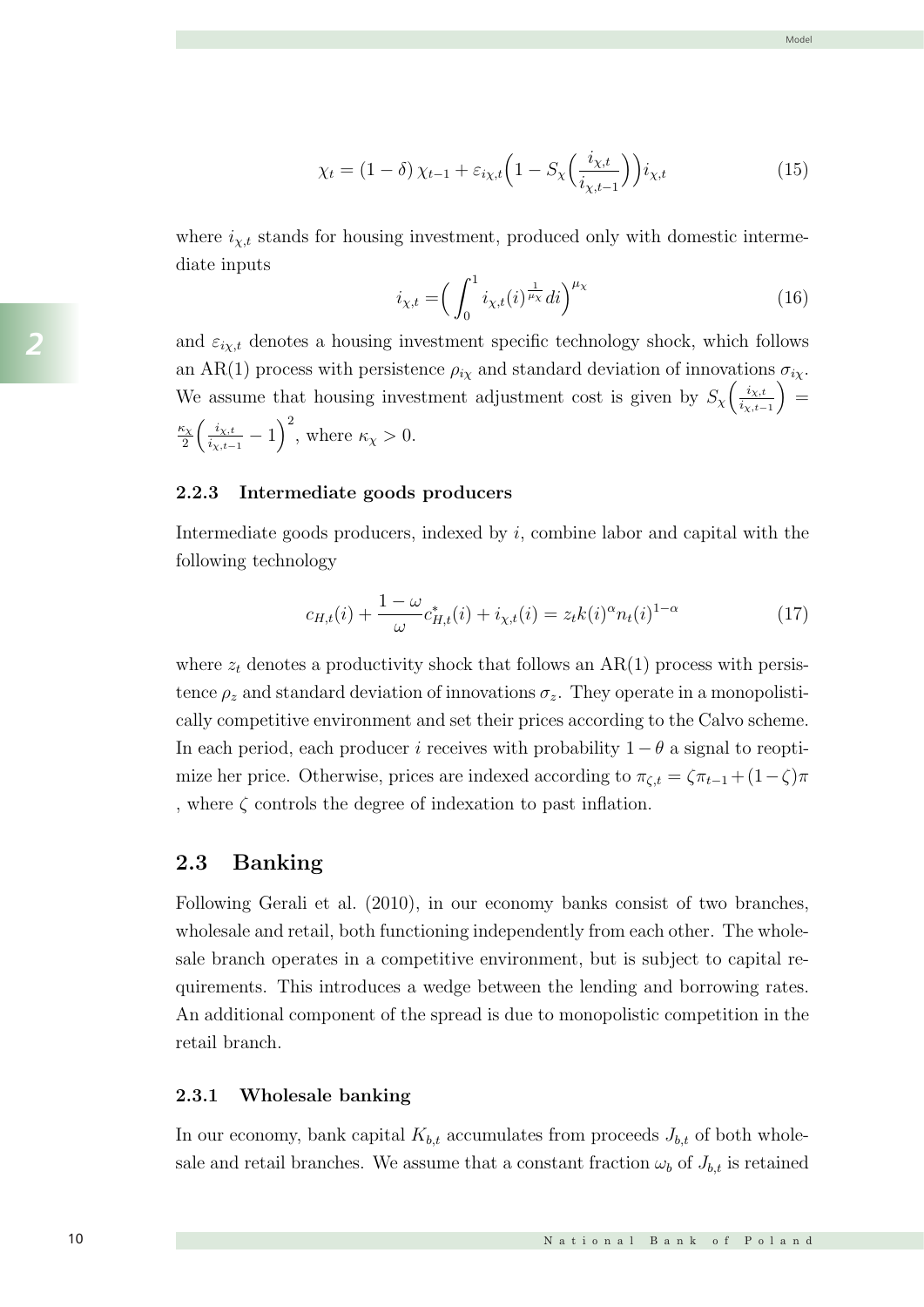in the wholesale branch and the rest is paid to shareholders (in our case patient households)  $\mu$  retail, both functioning independently functioning independently from each other. The whole- $\mu$ 

$$
K_{b,t} = (1 - \delta_b)K_{b,t-1} + \omega_b J_{b,t}
$$
\n(18)

where  $\delta_k$  is the bank capital depreciation rate, aimed at capturing the use of resources in the banking activity. resources in the banking activity. resources in the banking activity.  $\begin{array}{c} \bullet \end{array}$  and the spread is due to monopolistic competition in the spread is due to monopolistic competition in the spread is due to monopolistic competition in the spread is due to monopolistic competition in the where  $\delta_b$  is the bank capital depreciation rate, aimed at capturing the use of E<sup>0</sup> where  $\delta_b$  is the bank capital depreciation rate, aimed at capturing the use of

A wholesale branch takes loans in the domestic interbank market  $\tilde{L}_{Hb,t}$  at the rate  $R_t$  and in the foreign interbank market  $\tilde{L}_{F}$ , at the policy rate adjusted for rate  $R_t$  and in the foreign interbank market  $L_{Fb,t}$  at the policy rate adjusted for risk premium  $\varrho_t R_t^*$ <sup>4</sup> and uses them together with bank capital to finance loans  $L_{b,t}$  extended to retail banks at a rate  $R_{Lb,t}$ rate  $R_t$  and in the foreign interbank market  $\tilde{L}_{F_{b,t}}$  at the policy rate adjusted for risk premium  $\rho_t R_t^*$ <sup>4</sup>, and uses them together with bank capital to finance loans

$$
L_{b,t} = \tilde{L}_{Hb,t} + \tilde{L}_{Fb,t} + K_{b,t}
$$
\n(19)

Moreover, we impose a quadratic costs  $\psi_t$  (parametrized by  $\kappa_b$ ) on wholesale banks for deviating from the target capital to assets ratio  $v_t$ , which we assume to be one of the macroprudential policy instruments Moreover, we impose a quadratic costs  $\psi_t$  (parametrized by  $\kappa_b$ ) on wholesale

$$
\psi_t(L_{b,t}, K_{b,t}) = \frac{\kappa_b}{2} \left( \frac{K_{b,t}}{L_{b,t}} - v_t \right)^2 K_{b,t}
$$
\n(20)

The wholesale branch goal is to maximize the discounted sum of real cash flows, taking the interest rates as given<sup>5</sup> flows, taking the interest rates as given<sup>5</sup>

$$
E_0 \left\{ \sum_{t=0}^{\infty} \frac{\Lambda_{0,t+1}^P}{P_{t+1}} \Big[ R_{Lb,t} L_{b,t} - R_t \tilde{L}_{Hb,t} - \varrho_t R_t^* \tilde{L}_{Fb,t} - K_{b,t} - \psi(L_{b,t}, K_{b,t}) \Big] \right\}
$$
 (21)  
subject to (18), (19) and (20). The first order condition of the above problem is

subject to  $(18)$ ,  $(19)$  and  $(20)$ . The first order condition of the above problem is subject to  $(18)$ ,  $($ RL,t = µLRLb,t (24)  $s$  stationary. In our calibration we set  $\mathcal{S}$  to a very small value so that the difference between Rt  $\mathcal{S}$ 

$$
R_{Lb,t} = R_t - \kappa_b \left(\frac{K_{b,t}}{L_{b,t}} - v_t\right) \left(\frac{K_{b,t}}{L_{b,t}}\right)^2
$$
 (22)

tween the wholesale lending rate and the interbank rate. Hence, costly deviation from the capital adequacy ratio results in a spread be-<br>Hence, costly deviation from the capital adequacy ratio results in a spread be- $R_{Lb,t} = R_t - \kappa_b \left( \frac{P_t}{L_{b,t}} - v_t \right) \left( \frac{P_t}{L_{b,t}} \right)$  (22)<br>Hence, costly deviation from the capital adequacy ratio results in a spread be-<br>tween the wholesale lending rate and the interbank rate.

<sup>&</sup>lt;sup>4</sup>The risks premium evolves according to  $\rho_t = 1 + \xi \left( \exp \left( \frac{d_t}{y_t} - \frac{d_t}{y_t} \right) \right)$ <sup>2</sup> wholes the ending rate and the interval state.<br>
sks premium evolves according to  $\rho_t = 1 + \xi \left( \exp \left( \frac{d_t}{y_t} - \frac{d}{y} \right) - 1 \right)$ , where  $d_t$  and  $y_t$ , as well as their steady state values  $d$  and  $y$  are defined later. Perfect substitutability between domestic and foreign interbank market loans implies the following relationship:  $R_t = \rho_t R_t^*$ . Hence, the presence of risk premium drives a wedge between the interbank rate in the core Hence, the presence of risk premium drives a wedge between the interbank rate in the core<br>and its counterpart in the periphery. The risk premium is introduced only to render the model<br>stationary. In our calibration we set stationary. In our calibration we set  $\xi$  to a very small value so that the difference between  $R_t$ and  $R_t^*$  is negligible. Hence, the presence of risk premium drives a wedge between the interbank rate in the core<br>and its counterpart in the periphery. The risk premium is introduced only to render the model<br>stationary. In our calibration we set

<sup>&</sup>lt;sup>5</sup>Note that, since banks are owned by patient households, they discount their profits with  $\frac{1}{\sqrt{t}}$ ,  $\frac{1}{\sqrt{t}}$ ,  $\frac{1}{\sqrt{t}}$  where  $\frac{1}{\sqrt{t}}$  of contract the derivative of patient households' instantaneous  $\Lambda_{0,t} = \beta^t u_{c,P,t}/u_{c,P,0}$ , where  $u_{c,P,t}$  denotes the derivative of patient households' instantaneous utility with respect to  $c_{P,t}$ .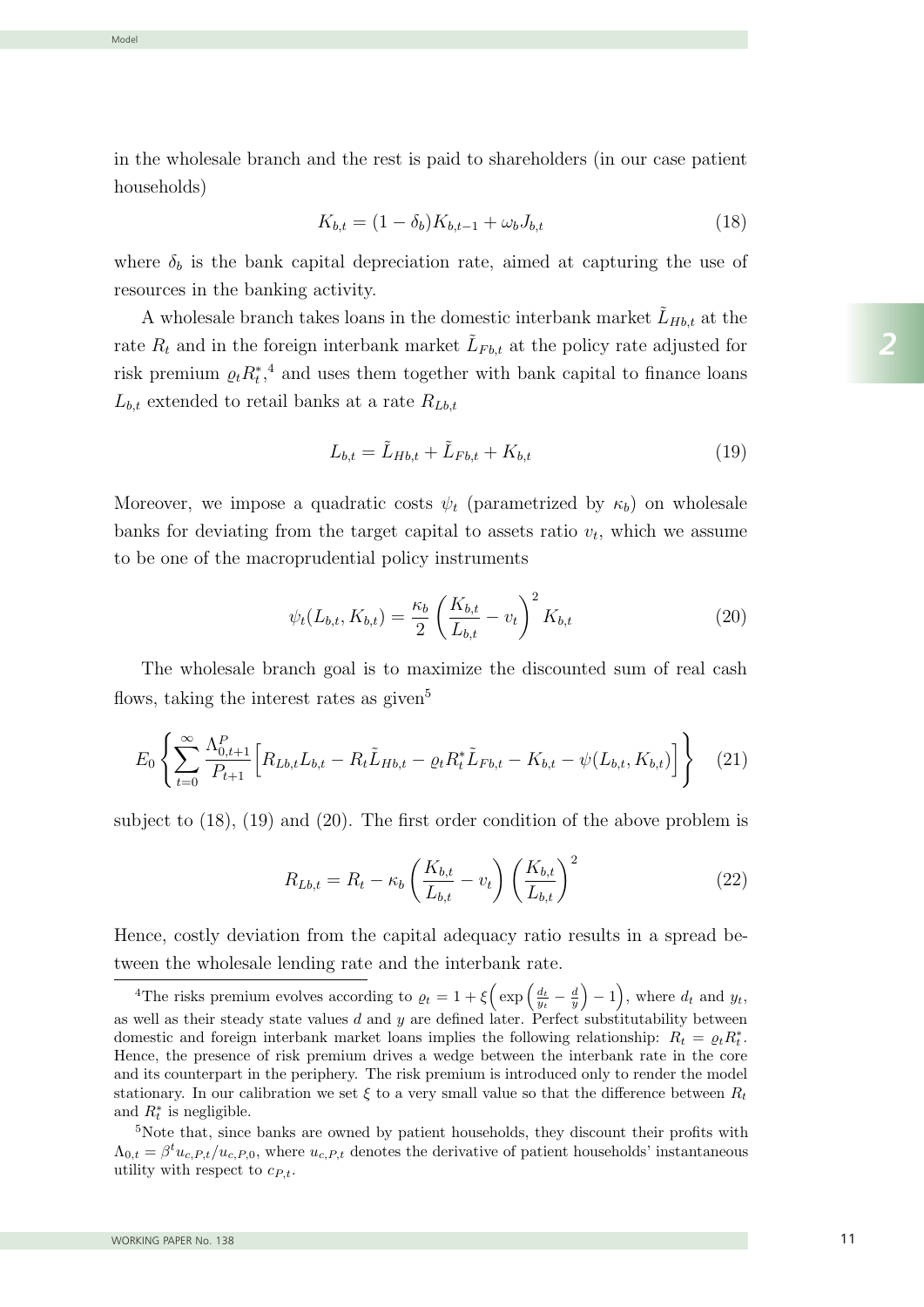#### 2.3.2 Retail banking

Retail banks operate in a monopolistically competitive environment and set their interest rates  $R_{L,t}(j)$  to maximize

$$
(R_{L,t+1}(j) - R_{Lb,t})L_{I,t}(j)
$$
\n(23)

subject to the demand for loans from impatient households (8) (note that  $L_{b,t}(j)$  =  $\omega_I L_{I,t}(j)$ ).

By solving the banks' problem, we obtain that the retail lending rate is a markup on the wholesale lending rate

$$
R_{L,t} = \mu_L R_{Lb,t} \tag{24}
$$

#### 2.4 Macroprudential policy

The macroprudential authority aims at stabilizing output fluctuations using one of two simple feedback rules. She can either set the LTV ratio according to

$$
m_{\chi,t} = (1 - \gamma_m)m_{\chi} + \gamma_m m_{\chi,t-1} - (1 - \gamma_m)\gamma_{my}\left(\frac{y_t}{y} - 1\right) + \varepsilon_{m,t} \tag{25}
$$

or the capital adequacy ratio with the following rule

$$
v_t = (1 - \gamma_v)v + \gamma_v v_{t-1} + (1 - \gamma_v)\gamma_{vy}\left(\frac{y_t}{y} - 1\right) + \varepsilon_{v,t}
$$
\n(26)

In the formulas above,  $m_{\chi}$  is the steady state LTV ratio,  $\nu$  denotes the steady state capital requirement,  $\gamma_m$  and  $\gamma_\nu$  control the degree of instrument smoothing,  $\gamma_{my}$  and  $\gamma_{vy}$  determine the size of each instrument's reaction to deviations of total output  $y_t$  from its steady state level y while  $\varepsilon_{m,t}$  and  $\varepsilon_{v,t}$  are i.i.d. macroprudential policy shocks. <sup>5</sup>Note that, since banks are owned by patient households, they discount their profits with In the formulas above,  $m_{\chi}$  is the steady state LTV ratio,  $\nu$  denotes the steady

#### 2.5 Closing the model

#### 2.5.1 GDP and Balance of Payments

We define the aggregate output (GDP) as

$$
y_t \equiv c_{H,t} + c_{H,t}^* \frac{1 - \omega}{\omega} + i_{\chi,t} \tag{27}
$$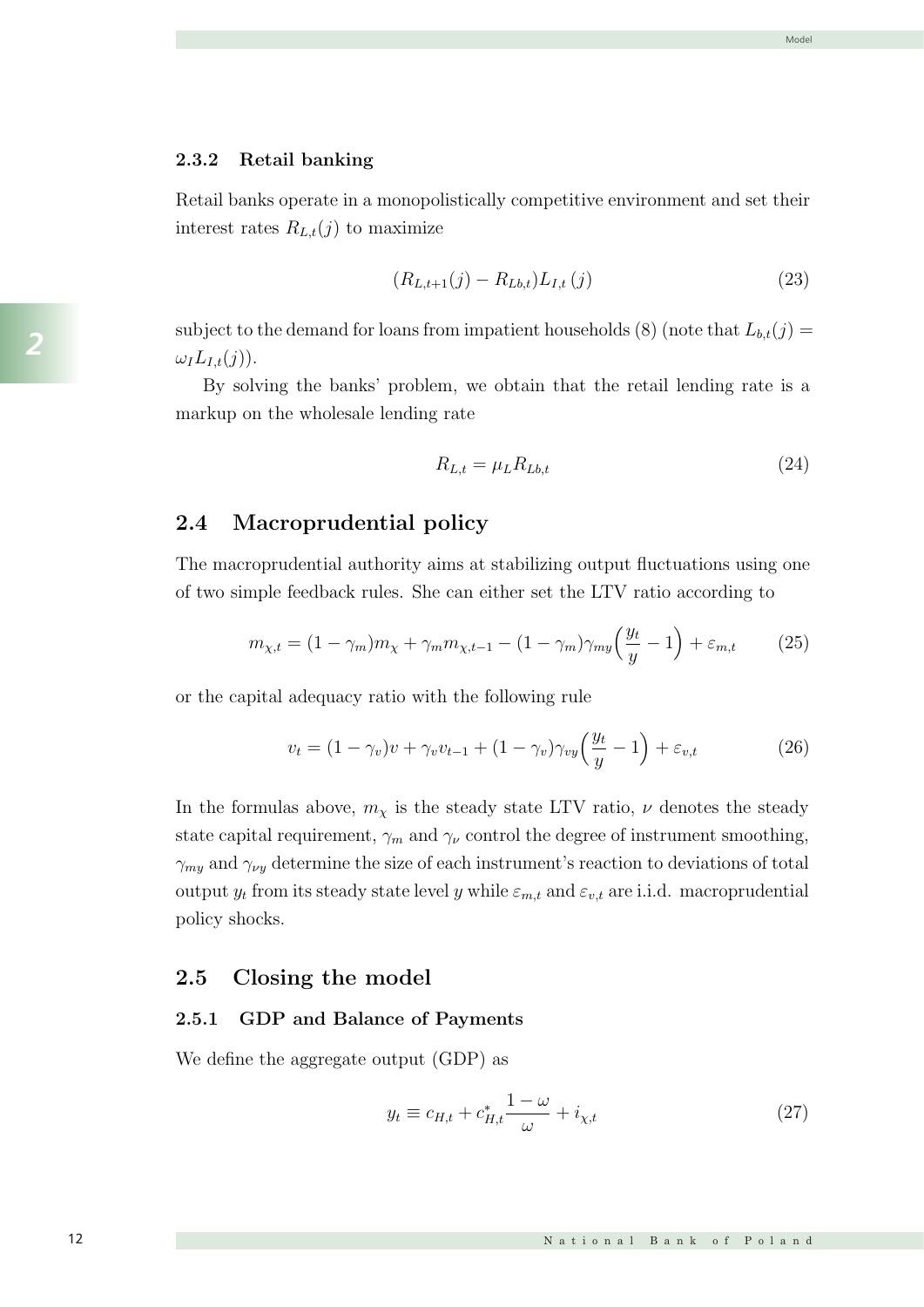and the law of motion of real net foreign debt  $d_t \equiv (\tilde{L}_{Fb,t} - \frac{1-\omega}{\omega} \tilde{L}_{Hb,t}^*)/P_t$  can be<br>written as written as written as

$$
d_t = P_{F,t}c_{F,t} - \frac{1 - \omega}{\omega} P_{H,t}^* c_{H,t}^* + \varrho_{t-1} R_{t-1}^* d_{t-1}
$$
\n(28)

where  $P_{H,t}^*$  and  $P_{F,t}$  denote the price of, respectively, exports and imports of the periphery. where  $H_t$  and P $_{r,t}$  denote the price of, respectively, exports and imports of the periphery.

#### 2.5.2 Monetary policy  $2.5.2$  monetary policy

We assume that the monetary authority reacts to union-wide variables, i.e. it sets the policy rate according to the following Taylor rule we assume that the monetary authority reacts to union-wide variables, i.e. it sets the policy rate according to the following Taylor rule

$$
\frac{R_t^*}{R^*} = \left(\frac{R_{t-1}^*}{R^*}\right)^{\gamma_R^*} \left[\left(\frac{\tilde{\pi}_t^*}{\tilde{\pi}^*}\right)^{\gamma_{\pi}^*} \left(\frac{\tilde{y}_t^*}{\tilde{y}^*}\right)^{\gamma_y^*}\right]^{1-\gamma_R^*} e^{\varepsilon_{R,t}^*} \tag{29}
$$

 $\mathbf{u}$ where

$$
\tilde{y}^* \equiv \omega y_t + (1 - \omega) y_t^*
$$
  

$$
\tilde{\pi}_t^* \equiv (\pi_t)^{\omega} (\pi_t^*)^{1-\omega}
$$

Here,  $\gamma^*$  and  $\gamma^*$  control the strength of policy rate response to inflation and output, respectively, while  $\gamma_R^*$  controls the degree of interest rate smoothing.  $T$  variables with subscripts denote the subscripts denote the subscripts denote the state values of  $\sim$ and  $\varepsilon_{R,t}^*$  is an i.i.d. monetary policy shock with a standard deviation  $\sigma_R^*$ . The variables without time subscripts denote their respective steady state values

#### 2.5.3 Market clearing

We impose a standard set of market clearing conditions. Housing market clearing implies

$$
\omega_P \chi_{P,t} + \omega_I \chi_{I,t} = \chi_t \tag{30}
$$

and the consumption good resource constraint is

$$
\omega_P c_{P,t} + \omega_I c_{I,t} = c_t \tag{31}
$$

Factor markets clear when

$$
\int_0^1 k_t(i)di = \omega_P k_P \tag{32}
$$

$$
\int_0^1 n_t(i)di = n_t \tag{33}
$$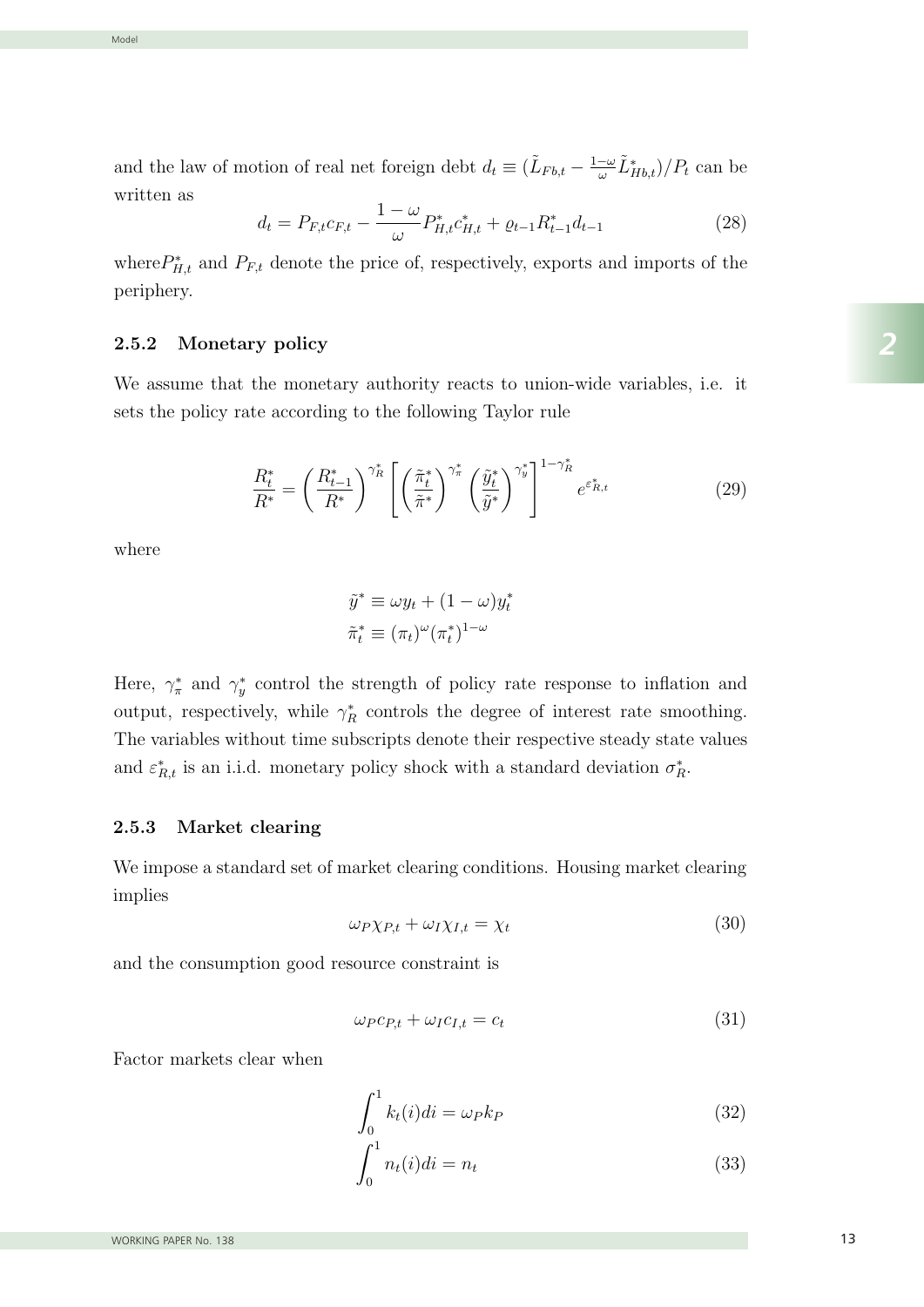Finally, we have market clearing for loans

$$
L_{b,t} = \omega_I \int_0^1 L_{I,t}(j)dj \qquad (34)
$$

Note that there is no corresponding market clearing for deposits since they are cleared by open market operations necessary to keep the interbank rate  $R_t$  at the target level.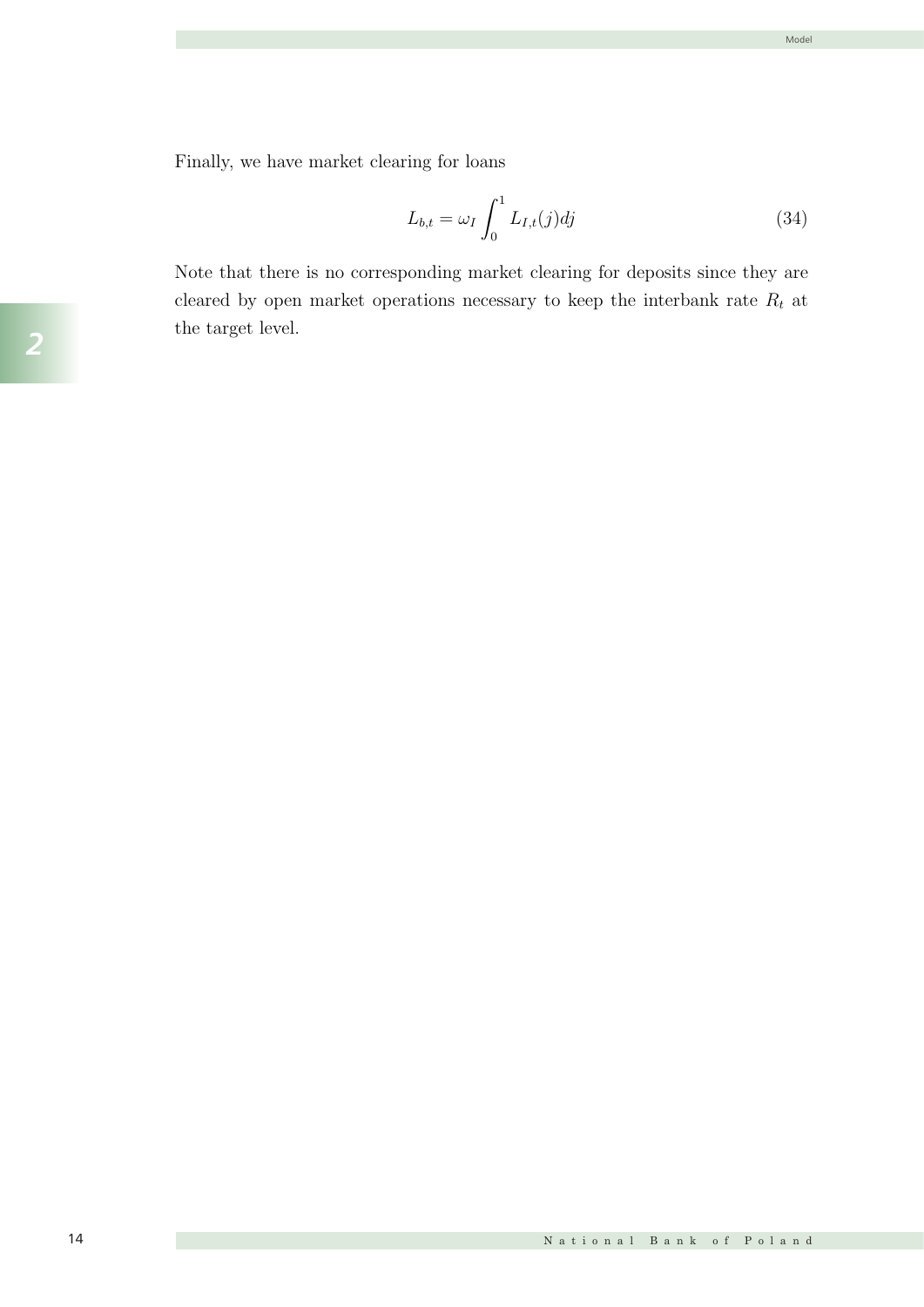### 3 Calibration

#### 3.1 Structural parameters

This paper's focus is on a small member of a currency union facing stabilization challenges due to asymmetric shocks. To keep the exposition transparent, in our calibration we abstract from any structural heterogeneity within the union. More specifically, in our calibration the core and periphery differ only in size and shock realizations. The calibrated values of structural parameters are summarized in Table 1. Throughout, the unit of time is one quarter.  $\overline{3}$ 

We set the relative size of the periphery to  $1\%$ , which roughly corresponds to the GDP share in the euro area of such countries like Greece, Ireland or Portugal. This calibration also implies that the core is essentially a closed economy, following a self-oriented monetary policy. The share of home-made goods in the periphery's consumption basket is set to 0.7, consistently with the average import content of private consumption estimated in Bussière et al. (2011) for the euro area member states. Correcting this figure for the relative country size as in Sutherland (2005) implies the import share in the core's consumption of 0.003.

Households' preferences are calibrated in line with the literature. The discount factors for patient and impatient households are set to 0.99 and 0.975, respectively, similarly to Iacoviello and Neri (2010). The inverse of the intertemporal elasticity of substitution in consumption and housing, as well as the inverse of the Frisch elasticity of labor supply are all set to 2, as it is common in the macro literature. The degree of habit formation in consumption and housing are both calibrated at 0.7. The steady-state LTV ratio is set to 0.75.

We choose the same steady-state markups in the labor and product markets of  $20\%$ . As in Coenen et al.  $(2008)$ , the elasticity of substitution between domestic and imported consumption goods is calibrated at 1.5, while that between labor of patient and impatient households at  $6<sup>6</sup>$ . The capital share in output is set to a standard value of  $0.3$ .

While calibrating nominal rigidities, we follow closely Christoffel et al. (2008). The Calvo probabilities for wages, domestic prices and export prices are set to  $0.75, 0.9$  and  $0.75$ , respectively. The corresponding indexation parameters are all calibrated at 0.5. The elasticity of the residential investment adjustment cost is set to 30. This value is substantially larger than estimated by Lombardo

 $\overline{6T}$  be specific, Coenen et al. (2008) distinguish between Ricardian and rule-of-thumb consumers, the latter having no access to financial markets.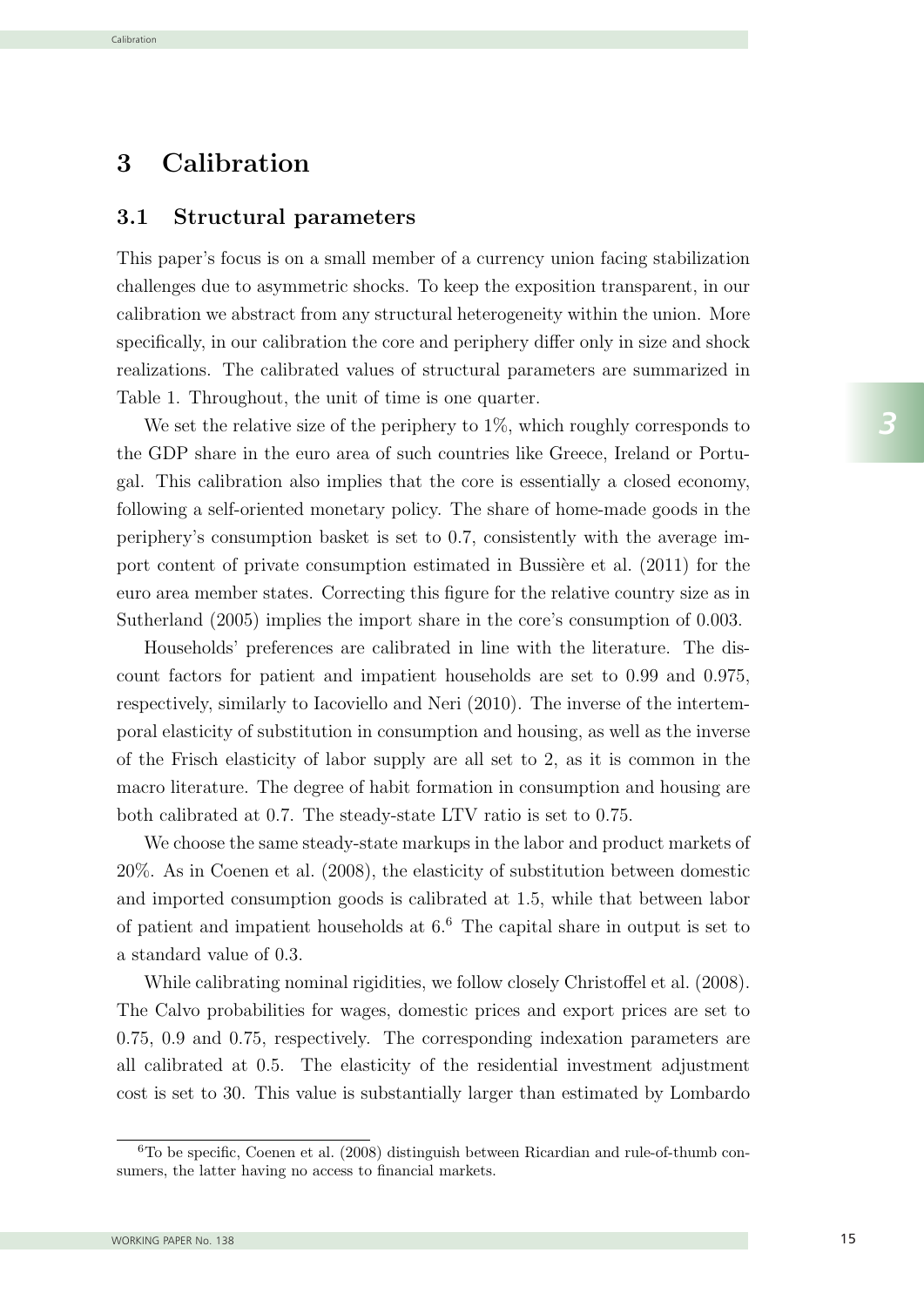and McAdam (2012), but proved crucial in matching the relative volatility of residential investment. The sensitivity of the risk premium is fixed at 0.001, which ensures that foreign debt is stabilized at zero in the long run without substantially affecting the model's short-run dynamics. and McAdam (2012), but proved contained contained contained contained contained contained volume volume volume volume volume volume volume volume volume volume volume volume volume volume volume volume volume volume volume residential investment. The sensitivity of the risk premium is fixed at 0.001, the risk premium is fixed at 0.001, the risk present

The steady-state target ratio of bank capital to loans is set to 0.1, roughly in line with the average capital adequacy ratios maintained by European commercial banks. The share of retained profits in the banking sector is calibrated at  $0.85$ . This implies a dividend payout ratio that is lower than the EU average over the period 2000-2008 reported by Onali (2012). However, a more conservative dividend policy looks more likely in the aftermath of the financial crisis. The bank<br> capital adjustment cost curvature is set to 10, consistently with the estimates in  $\tilde{C}$ Gerali et al. (2010). cost curvature is set to  $(2010)$ .

As regards the monetary policy feedback rule, we assume a standard set of parameters, i.e. interest rate smoothing equal to 0.9, the long-run response to inflation of 2 and that to output equal to 0.15. This parametrization is roughly consistent with estimated DSGE models for the euro area. The steady state  $\frac{1}{2}$ inflation rate is set to  $0.5\%$  quarterly, in line with the ECB inflation target.  $\frac{1}{10}$  regards the 1  $\frac{A}{2}$  regards the monetary policy feedback rule, we assume a standard set of  $\frac{A}{2}$  standard set of  $\frac{A}{2}$ 

Several parameters are calibrated to match a few key steady state ratios, reported in Table 3, using the euro area  $1995-2011$  averages as the targets.<sup>7</sup> We fix the housing weight in utility at 2.34 to match the steady state housing stock to output ratio of 2.32. We assume that the housing stock depreciates at  $1\%$ quarterly, which implies the long-run residential investment share in output equal  $\alpha$ . to 9.4%. The weight of impatient agents is calibrated at  $0.55$  to match the steady state mortgage debt to output ratio of 76%. Setting the physical capital stock to 6.5 and labor weight in utility to 880 allows us to match the long-run capitaloutput ratio of 2 and the share of time spent at work of 33%. Following Coenen et al. (2008), we calibrate the transfers from patient to impatient households such that the steady state per capita consumption of the latter is not more than  $\sim$ 25% lower than that of the former. The markup in financial intermediation is calibrated to fit the average spread between the lending rate and the policy rate of 190 bp annually. Finally, fixing the bank capital depreciation rate at 0.048 ensures that the bank capital to loans ratio is exactly on target in the steady  $\overline{\text{C}}$ state.

the model setup, which abstracts from government spending and business investment, as well

<sup>&</sup>lt;sup>7</sup>Data on interest rates and national accounts are taken from Eurostat. Consistently with Data on interest rates and national accounts are taken non-Eurostat. Consistently with<br>the model setup, which abstracts from government spending and business investment, as well as assumes balanced trade in the steady state, we define the empirical counterpart of output not as total GDP, but as the sum of private consumption and residential investment. Data on mortgage loans and the housing stock come from the ECB SDW.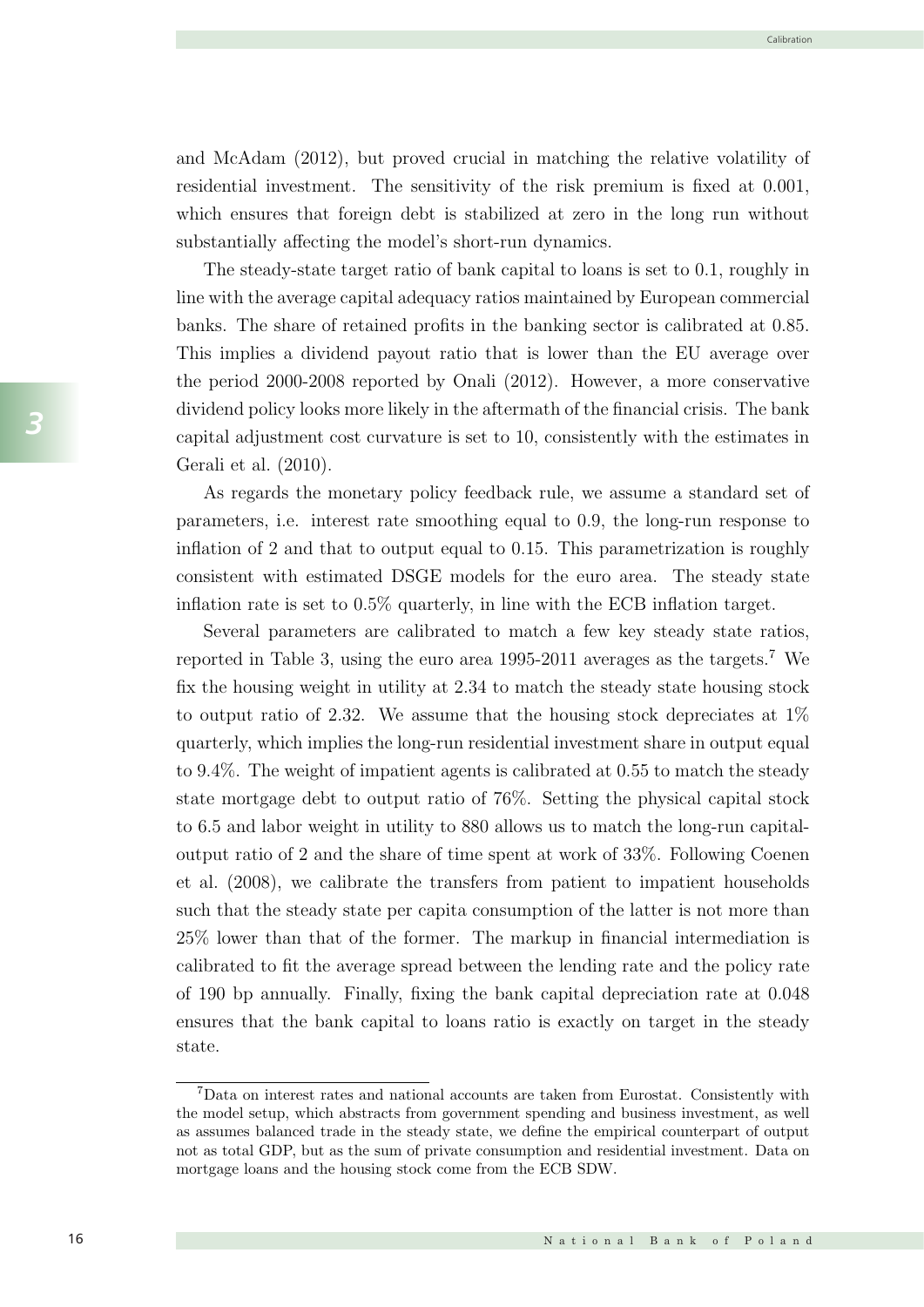#### 3.2 Stochastic properties

Business cycle fluctuations in our model monetary union are driven by nine stochastic shocks. These include four pairs of region-specific shocks to productivity, preferences, relative housing preferences and housing investment technology, all modeled as first-order autoregressive processes, and one common monetary shock, assumed to be white noise. For simplicity, we assume that the inertia and volatility of shocks of a given type do not differ between the core and periphery. However, given the paper's focus on imbalances within a currency union, we assume that shocks are uncorrelated across the two regions.

Our calibration of the shock processes is summarized in Table 2. Our aim was to match the standard moments of the euro area data and to be at the same time consistent with the empirical literature. We assume a standard value of 0.95 for the inertia of technology shocks. Following Darracq-Pariés et al.  $(2011)$ , housing preference shocks are assumed to be substantially more persistent. The same applies to the other pair of preference shocks, which helps in matching a positive correlation between consumption and residential investment observed in the data. The standard deviations of all shocks are broadly consistent with the estimated DSGE models for the euro area.

The results of the moment matching are summarized in Table 4. The model is quite successful in matching the volatilities of the main macro-categories. In particular, it gets the standard deviations of consumption, residential investment and loans more or less right. The model somewhat underestimates the volatility of house prices and overestimates that of inflation and the mortgage interest rate. Except for loans and inflation, the inertia implied by our calibration is also broadly in line with the data. The model does a somewhat worse job at matching the comovement between the main variables: it generates too little positive correlation of consumption with residential investment, real house prices and mortgage loans, while implying too negative correlation between consumption and the lending rate or inflation. Overall, given the model's simplicity and a relatively small number of shocks, its ability to match the key moments can be considered satisfactory.

As a last step of the model validation, we discuss the role it assigns to individual shocks in driving business cycle fluctuations. The variance decomposition According to the model, consumption in the core is mainly driven by preference results for the core are reported in Table 5. Due to its small size, shocks hitting the periphery do not have any significant effect on the rest of the monetary union. shocks, with an important role of productivity shocks. The latter also drive a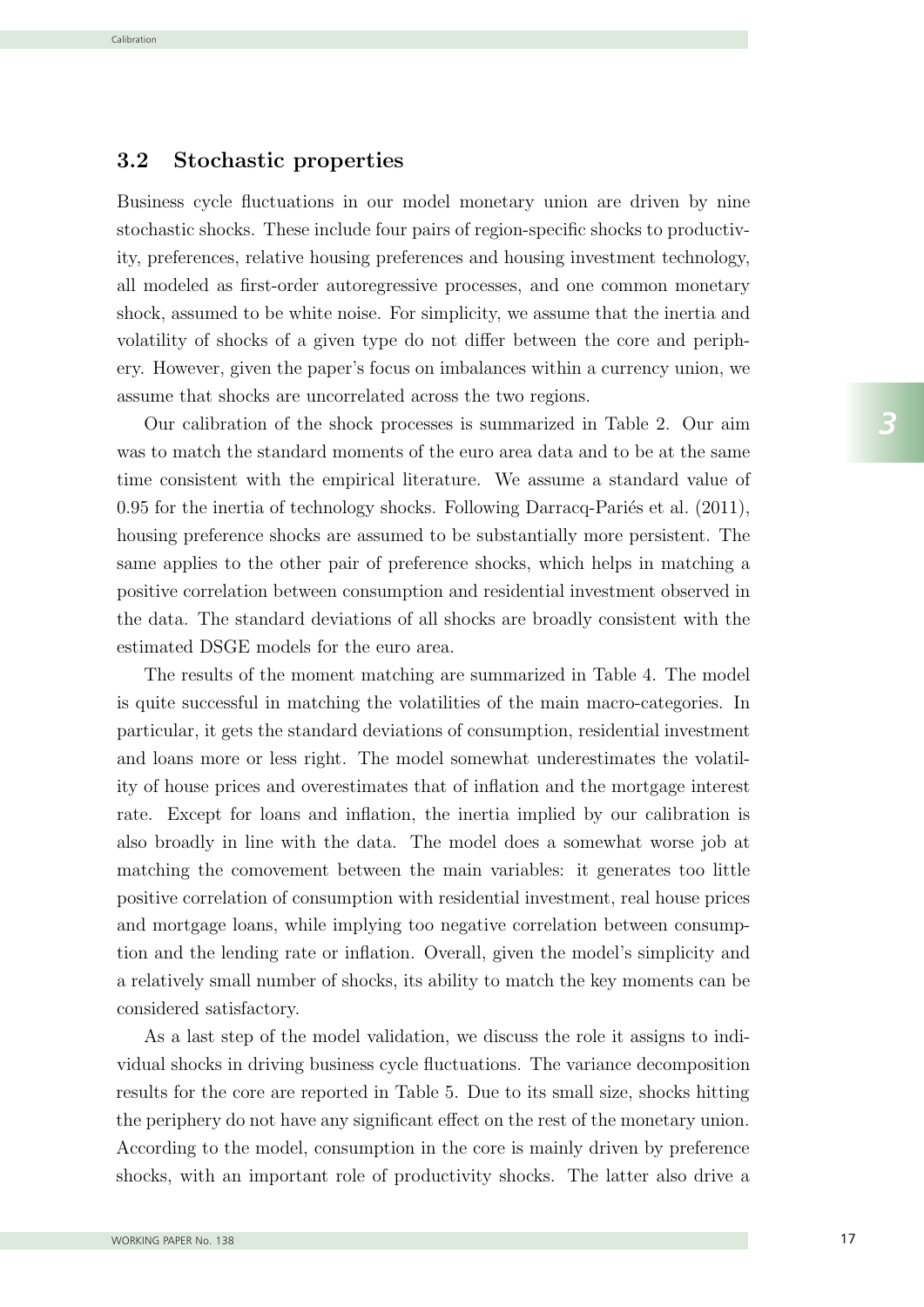significant share of fluctuations in residential investment. However, it is the two housing market shocks (housing preference and residential investment specific) that account for the bulk of movements in this variable. Housing market shocks are also important for loans, but it is the monetary policy shock that explains most of the variance. Investment specific shocks are crucial in generating fluctuations in real house prices. Finally, productivity shocks account for the bulk of movements in inflation and the lending rate. We note that many of these implications are broadly consistent with the VAR evidence reported in Musso et al. (2011). This concerns in particular the dominant role of housing market shocks in driving residential investment and real house prices.

Turning to the variance decomposition for the periphery (see Table 6), our model assigns a substantial role to shocks originating abroad. This does not apply to residential investment, which is driven almost entirely by domestic disturbances. At the other extreme, domestic shocks play very little role in explaining fluctuations in the periphery's inflation and credit cost.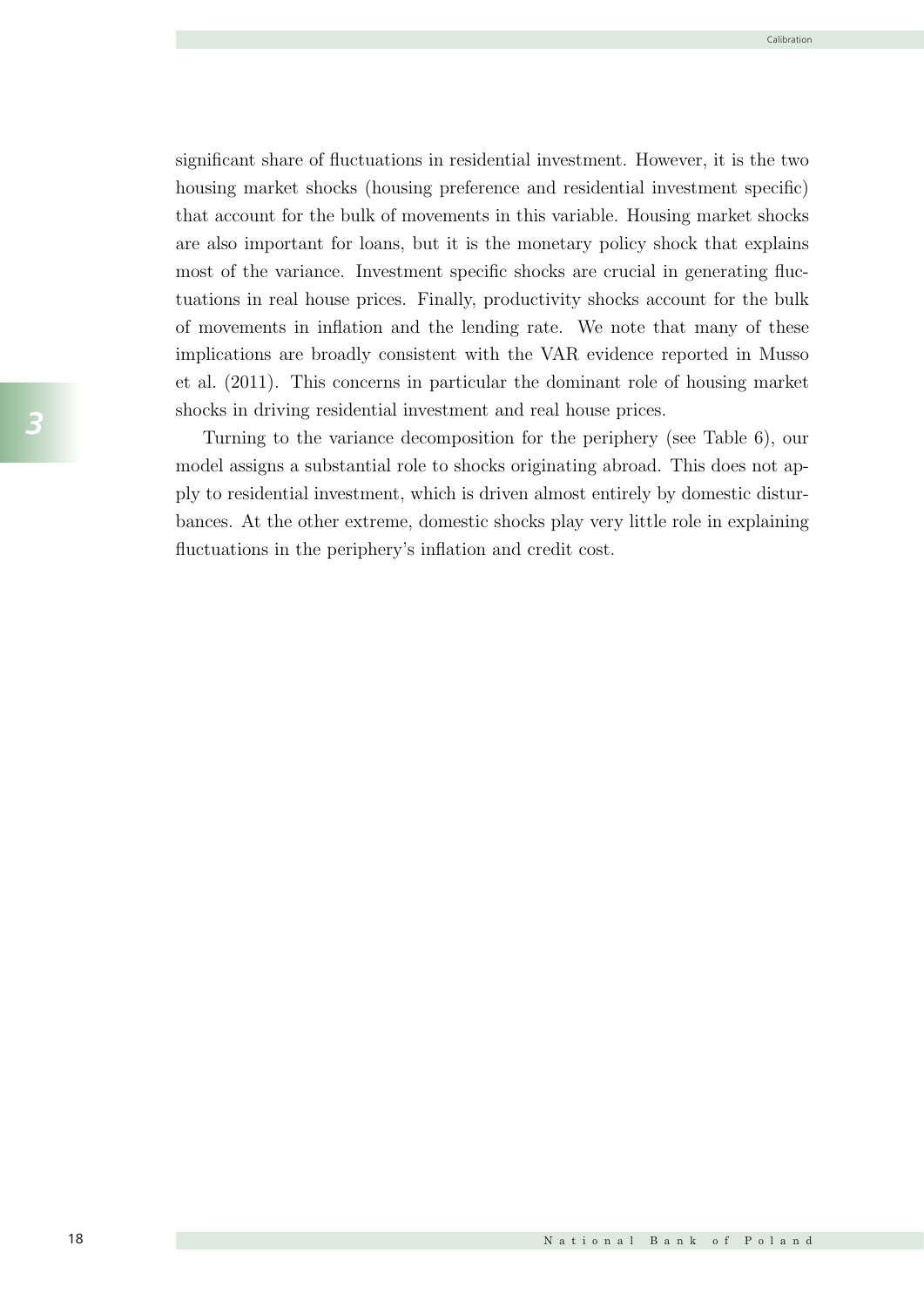### 4 The effects of macroprudential policy

In this section we discuss how our macroprudential policy tools work. To this end, on Figure 2 we present impulse response functions to shocks to the macroprudential policy rules (25) and (26). The policy rule parameters are fixed at values chosen in accordance with our findings described in Section 5. More specifically, we choose policies lying at the identified efficient policy frontiers, characterized by relatively low instrument change volatility but already able to lower output volatility. Of course, the latter is meant in relative terms, since, as we explain later, the CA policy is not able to substantially reduce output fluctuations anyway. In particular, we set  $\gamma_m = 0.9$ ,  $\gamma_{my} = -2$ ,  $\gamma_v = 0.975$  and  $\gamma_{vy} = 0.9$ .

The choice of specific rules is clearly arbitrary as, in contrast to monetary policy rules, there is no evidence on how macroprudential policymakers behave. Our experiments with various parameter sets show that the shape of the impulse responses is relatively immune to changes of the coefficients on output deviation. In contrast, it clearly depends on the autoregressive parameters, with higher values generating more persistent responses. Our baseline parametrization implies modestly high autoregression, though still lower than that found in the literature (for instance Angelini et al. (2010) propose  $\gamma_v = 0.999$ ). The reason, as explained in detail in Section 5, is the extremely high volatility of the instrument implied by very persistent rules.

Let us begin with the LTV policy. A negative shock to the LTV ratio implies a tightening of lending standards for impatient households. These have to cut back borrowing and hence reduce consumption and the housing stock. Lower demand for housing drives its price down, amplifying the initial shock as the value of collateral declines. As both consumption and residential investment decline, so does output. Since the periphery has a negligible weight in the common monetary policy objectives, the interest rate barely moves and hence does not help to stabilize the economy.

The working of the CA policy is somewhat more nuanced. A positive shock to the required CA ratio means that banks initially face a penalty for not fulfilling the requirement. This is transmitted to impatient households via higher lending rates and results in a tightening of their collateral constraint. As a consequence, households have to cut back on borrowing and reduce housing and consumption demand. The price of housing falls, strengthening the initial shock. As a result housing investment, output and inflation decline.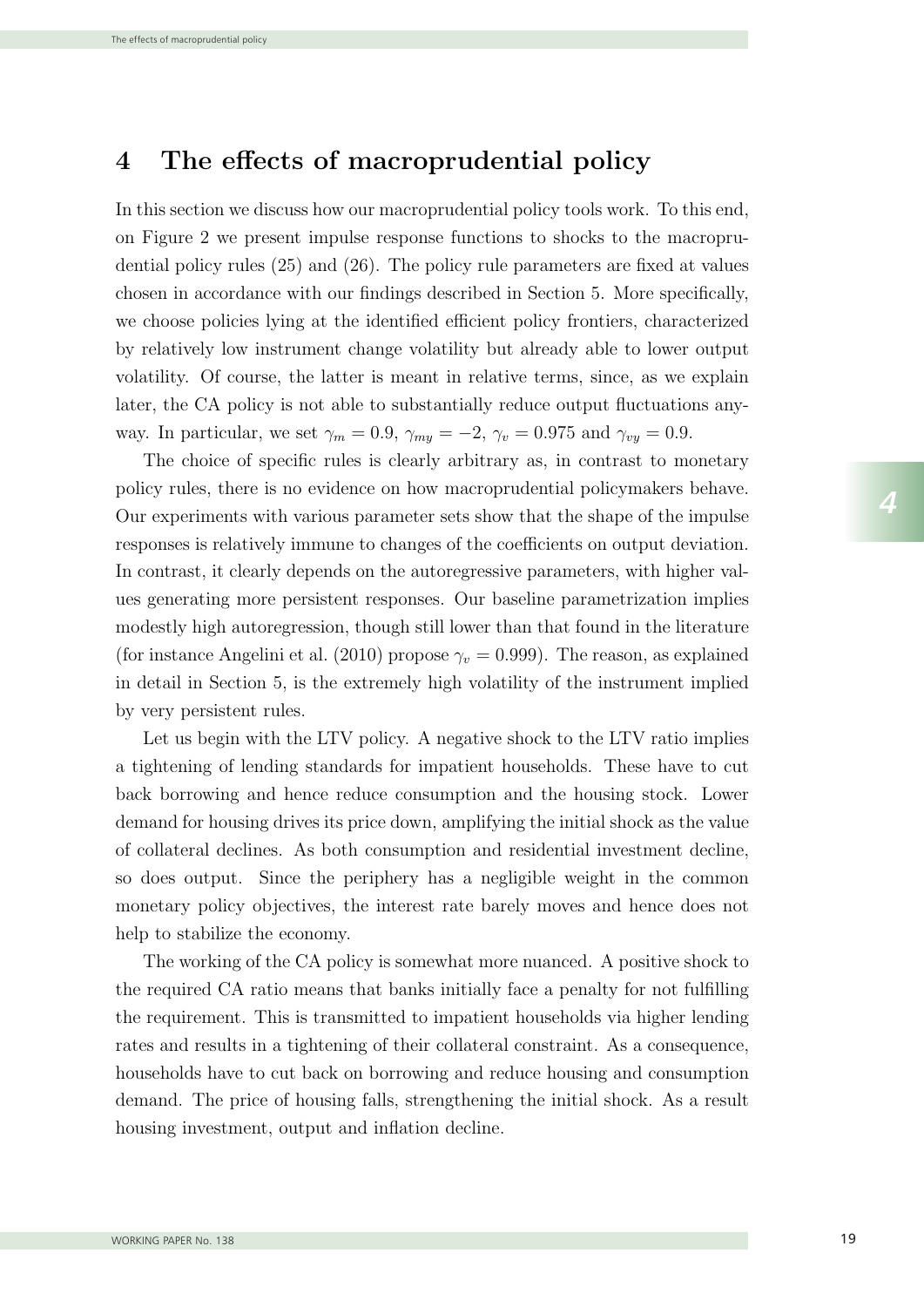### 5 Simulations and results

We are now ready to use our model for simulation purposes. We proceed in several steps. As a starting point we show the performance of our small (peripheral) economy under the assumption of not participating in the common currency area. The country runs independent monetary policy under a floating exchange rate. Next, we fix the exchange rate and assume monetary policy is taken over by the common central bank. While the latter reacts formally to area-wide output and inflation, given our baseline calibration where the small economy constitutes only 1% of the currency area, its reactions are almost completely determined by the performance of the large (foreign) economy. This means that the small economy looses protection against asymmetric shocks provided by monetary policy and exchange rate adjustment. Further on, we turn on macroprudential policy in the peripheral economy and check, whether it is able to make up for the loss of independent monetary policy in the environment of asymmetric shocks. Finally, we check whether independent (region-specific) macroprudential policy can be substituted by an area-wide policy.

One important caveat is related to the precise design of macroprudential rules. While the functional form and parametrization of monetary policy rules has been researched in detail, not much is known about macroprudential rules. Since experience of supervisors does not offer any guidance yet, we decided to present a broad range of results in the form of policy frontiers. We define our policy trade-off space as consisting of the variability of output and of the change (first difference) of the respective policy instrument. This can be seen as an analogue to the more familiar case of monetary policy, which faces trade-offs between the variability of output, inflation and the interest rate adjustment. In contrast to monetary policy, macroprudential supervision is supposed to use instruments specific to the performance of bank credit with the objective of stabilizing cyclical developments. However, similarly to monetary authorities they seem unlikely to allow for too much variability of their instruments.

In order to present the trade-off and potential gains from introducing macroprudential policy we conduct stochastic simulations (with shocks as described in Section 3) and run a grid search over various parameters of the macroprudential rules (25) and (26). In particular in case of the LTV rule we allow  $\gamma_m$  to vary between 0 and 0.999 and  $\gamma_{my}$  to vary between -1000 and 0. In case of the rule for capital requirements  $\gamma_v$  is allowed to change from 0 to 0.999 and  $\gamma_{\nu_y}$  from 0 to 2000. Next, we find the efficient policy frontier, by selecting the points that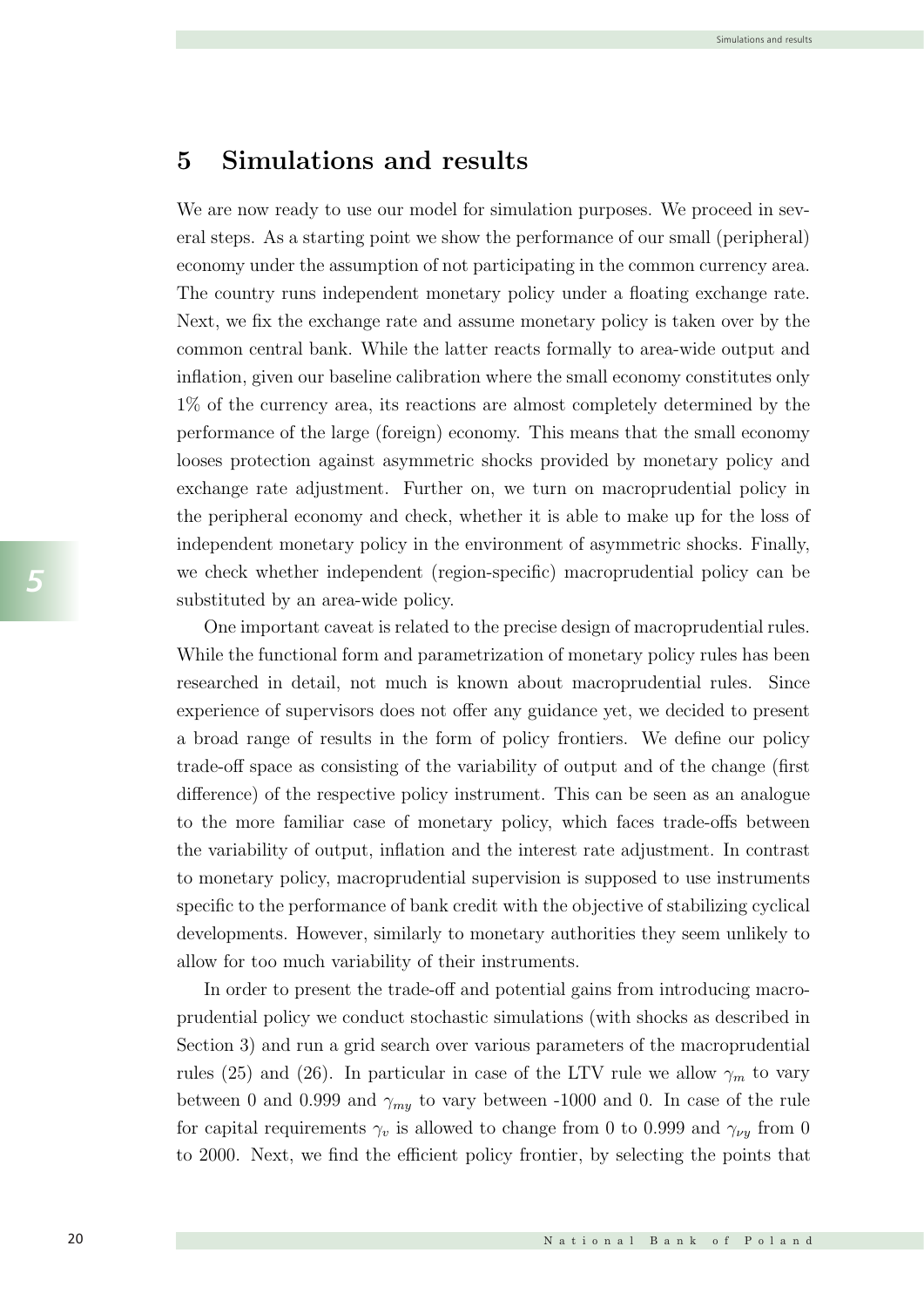envelope our results towards the origin. We make sure that our grid covers the whole efficient frontiers. whole efficient frontiers.

Here, another important caveat arrises. It turns out that for both policies highly persistent rules formed a large part of the frontiers. However, such rules generate enormous volatility of the instruments despite moderate volatility of their adjustments. Hence, when presenting the frontiers we limited the volatility of the instruments. In particular, for the LTV instrument we draw three frontiers, for which the standard deviation of  $m_{\chi,t}$  is limited by 2.5%, 5% and 7.5% respectively. Similarly, for the CA policy we draw frontiers for policies that do not raise the standard deviation of  $v_t$  above 1%, 2% and 3%.

Figure 3 depicts the policy frontiers for the LTV policy together with the level of output volatility under independent monetary policy. The upper left point of each frontier denotes inactive macroprudential policy. Moving along the frontiers increases the variance of the instrument change (macroprudential policy becomes more active) and, up to a certain point, reduces the variance of output.

The main conclusions from the Figure are as follows. First, joining the monetary union raises volatility of output from  $1.70\%$  to  $1.99\%$ . This is clearly the consequence of substituting monetary policy that reacts to domestic developments with one that reacts (mainly) to foreign ones.<sup>8</sup> Second, substituting independent monetary policy with macroprudential policy can help stabilizing the economy. To what extent it is possible to compensate for the loss of the flexible exchange rate and independent monetary policy depends on the accepted volatility of the instrument and its adjustment. Not allowing for LTV volatility to exceed  $5\%$ one cannot beat independent monetary policy. However, with a more volatile instrument (up to 7.5%) and its adjustment ( $\sigma_{\Delta m_{\chi}} \gtrsim 0.5\%$ ) independent monetary policy can be beat en.

Let us now move to the second policy instrument  $\nu$ . Its working is described on Figure 4. While the pattern looks similar, the details differ substantially from the previous policy. CA policy is able to lower output volatility as well, but its effectiveness is much lower. For instance even with volatility of the instrument caped at  $3\%$ , output volatility can be decreased only by  $0.02$  percentage points. Under our limiting assumptions it is not possible to make up for the loss of independent monetary policy. It should be noted that our result seems to be rate (e.g. risk premium shocks) and that possibly disappear after adopting the common cur-

<sup>&</sup>lt;sup>8</sup>At this point one thing should be made clear in order to avoid misinterpretation of the results. Our stochastic environment does not include shocks that directly affect the exchange variability, while in real life the net outcome is  $ex$  ante unclear. rate (e.g. risk premium shocks) and that possibly disappear after adopting the common currency. For this reason in our model joining the union is unequivocally detrimental for output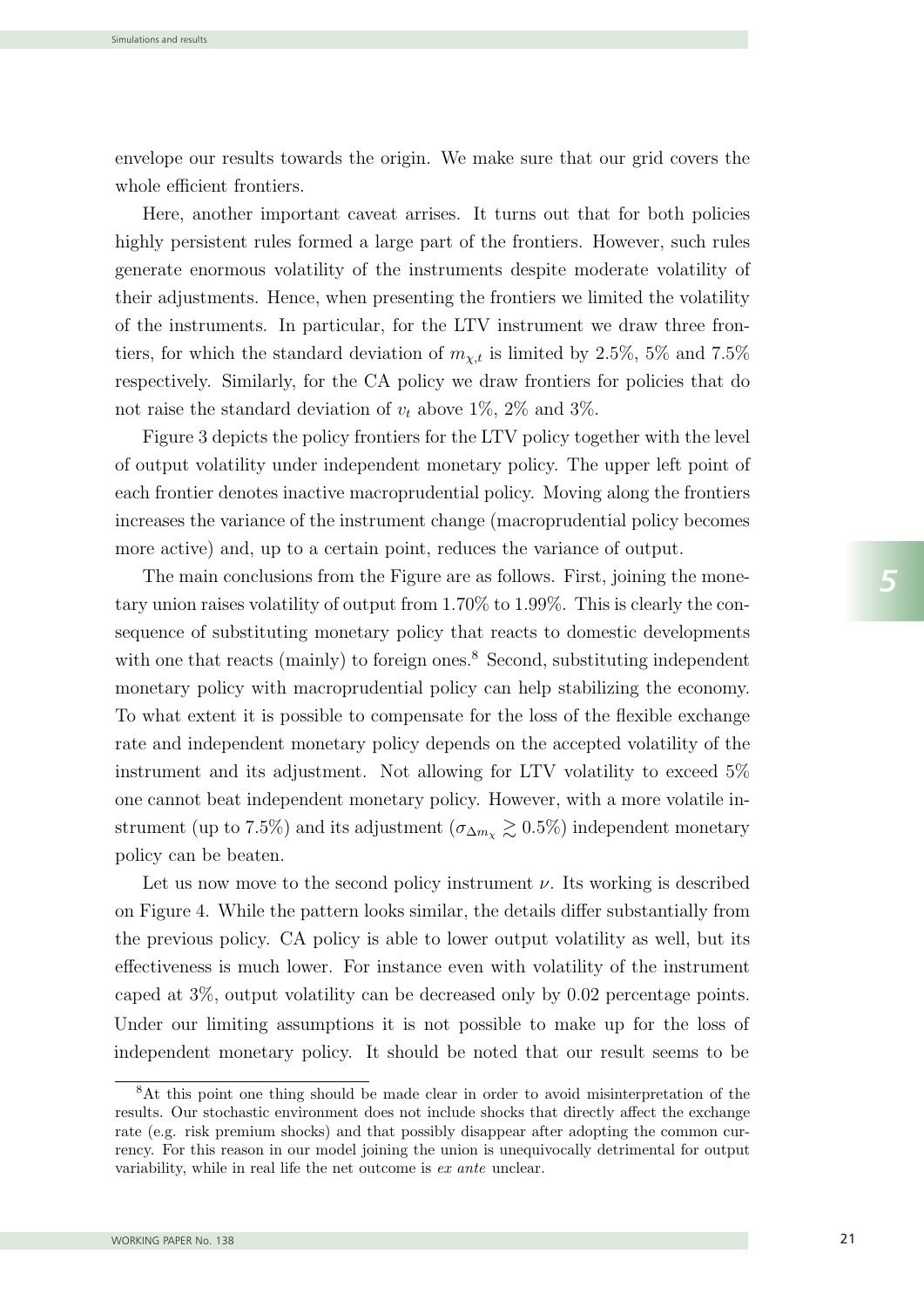in stark contrast with the finding in Angelini et al. (2010), who report that CA policy can be effective. However, in their effective policy rule  $\gamma_v = 0.999$ . As a result the instrument is probably extremely volatile despite a decent standard deviation of its change.

While our key objective was to reduce output volatility, we are also interested in how our policies affect other important variables. In Table 7 we present standard deviations for key variables in the case of monetary union with and without macroprudential policies. The underlying simulations assume the same set of shocks as above and the same policy rule parameters as selected to draw impulse responses in Section 4. These policies are also marked with bold circles on Figures 3 and 4. The table shows that our policies have relatively benign side effects. For most variables the standard deviation either remains unchanged or is reduced compared to the no-policy case. The only exception are mortgage loans whose variability increases in the case of LTV policy. This, however is understandable, since for this policy the instrument volatility transmits immediately to loan volatility via the collateral constraint equation.

Our next experiment checks whether macroprudential policy is able to trade off some shocks better than others. This is an important question in the debate on euro area imbalances, since it can be presumed that asymmetric interest rate or housing shocks could have played an important role in driving the imbalances. To answer this question we run stochastic simulations with one shock turned on at a time. Doing this we concentrate on shocks specific to the peripheral economy. Figures 5-6 present the efficient policy frontiers for LTV and CA policies respectively.<sup>9</sup> LTV policy is most efficient at trading off shocks related to the housing market (housing preference and investment specific) and to monetary policy. CA policy is best for housing preference shocks, although, as described before, overall this policy can reduce volatilities to a lesser extent than LTV policy. Both policies do a particularly bad job in stabilizing the economy after productivity shocks. These findings strengthen our conclusion that macroprudential policy seems well designed to deal with the kind of asymmetries and imbalances that plague the euro area.

 $\Omega$  for this and this and the next experiment we only show the case where standard deviations of  $\Omega$ Our final experiment aims at checking how well common macroprudential policy would work as compared to a region-specific one. To this end we conduct

<sup>&</sup>lt;sup>9</sup>For this and the next experiment we only show the case where standard deviations of  $m_{\chi,t}$ developments) and independent policies in the core and periphery. The results in the core and periphery. The results in the results in the core and periphery. The results in the core and periphery. The results in the core and  $v_t$  are capped by 5% and 2% respectively.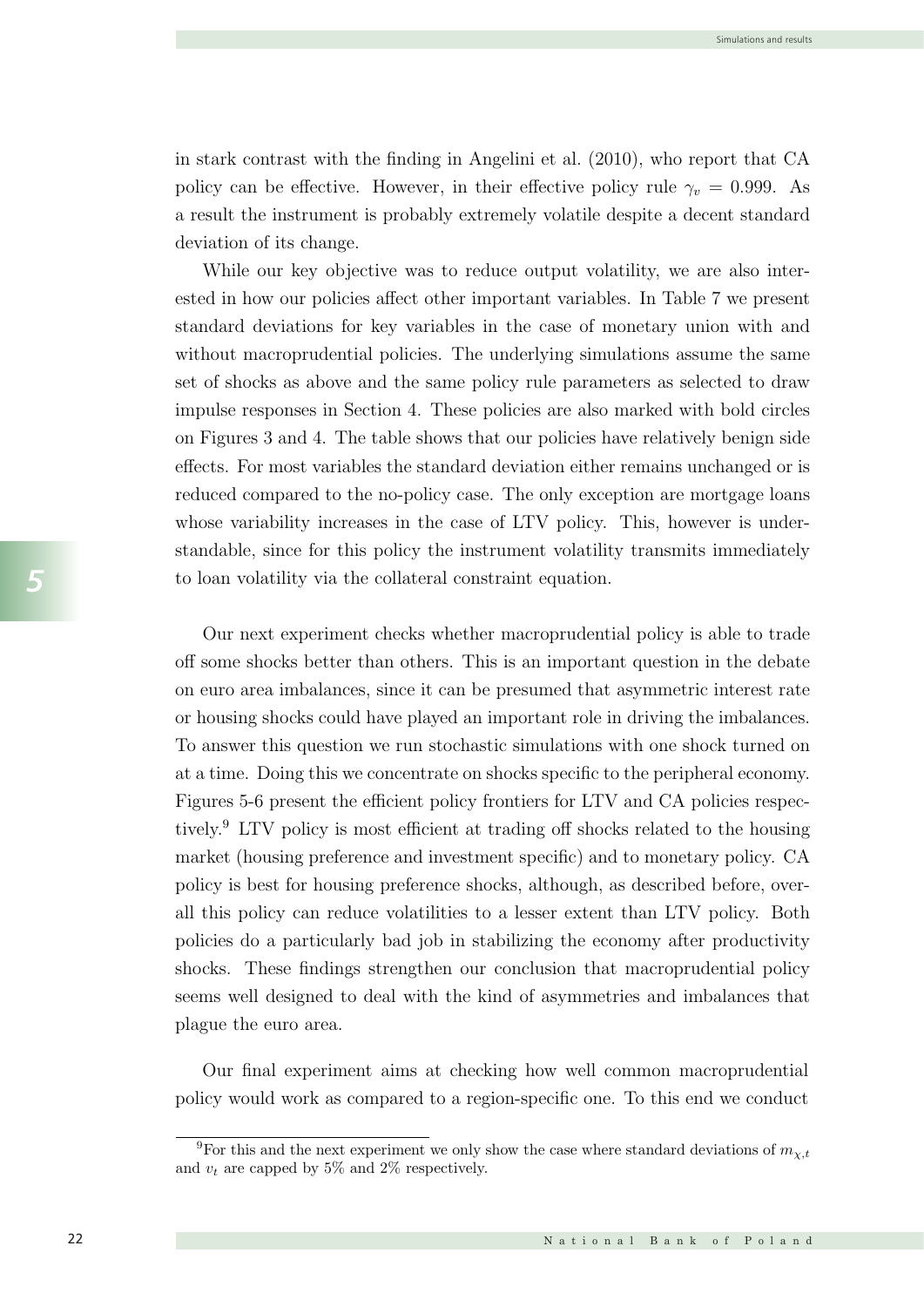two grid searches with all shocks turned on assuming the same macroprudential policy for the whole euro area (i.e. a common rule that reacts to area-wide developments) and independent policies in the core and periphery. The results (policy frontiers for volatilities in periphery) are depicted on Figure 7. It is clear that common macroprudential policy fares much worse then the one based on regional conditions. For both instruments common policy is able to lower output volatility only slightly. The comparison with independent macroprudential policy is particularly striking in case of the LTV instrument, which, if applied on a regional basis is relatively efficient and looses all its power when used for areawide policy. The intuition behind this result is an analogue to monetary policy. Area wide policy reacts mainly to developments in its core and nearly ignores business cycle fluctuations specific to its (small) periphery.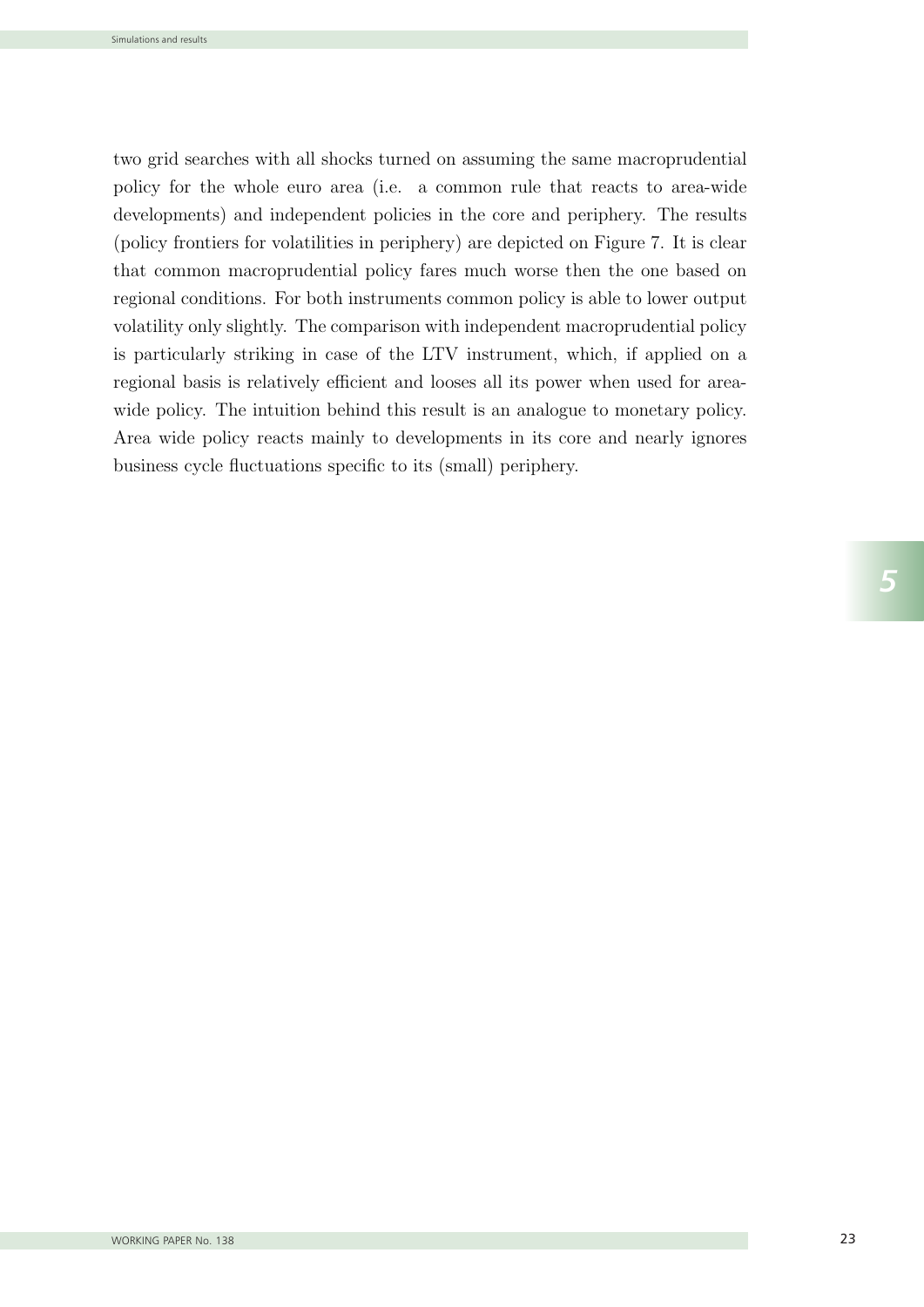### 6 Conclusions

In this paper we ask the question whether macroprudential policy can contribute to stabilizing a monetary union hit by asymmetric shocks. Our question is directly motivated by the imbalances that have arisen since the creation of the euro area between its "core" and "peripheral" members. To this end we construct a dynamic, stochastic general equilibrium model of two regions forming a monetary union. In addition to standard features of a new-Keynesian model our framework features independently regulated banking sectors that grant loans to households subject to collateral constraints.

Next we run a number of simulations, showing how the peripheral economy behaves under various policy assumptions. In particular, we test two types of macroprudential policy (one oriented at regulating the Loan-to-value ratio and one focused on the capital adequacy ratio) and check whether they can stabilize the economy when independent monetary policy is lost. Additionally, we consider the case of common macroprudential policy and show how it changes the outcome for the periphery. Finally, we test whether macroprudential policy is particularly efficient at stabilizing the economy hit by particular shocks.

Our findings are as follows. First, macroprudential policy is able to substantially lower the amplitude of output fluctuations in the periphery. Importantly, macroprudential policy targeted at stabilizing output does not do much harm to other important macrovariables. Second, macroprudential policy is particularly efficient at trading-off monetary policy shocks and shocks related to the housing market. Since these shocks are the usual suspects behind the asymmetric developments between core and periphery of the euro area, this conclusion strengthens our case for macroprudential policy as a stabilizing tool. However, (this being our third conclusion), if macroprudential policy is to prevent desynchronization of business cycles between the core and periphery it must be based on regionspecific conditions. Common macroprudential policy lowers output volatility in the periphery only marginally.

All in all, we find that macroprudential policy can potentially play an important role in preventing the emergence of imbalances between members of a monetary union. The main prerequisite is, however, that the policy be applied individually for each region. Common policy does not solve the problem.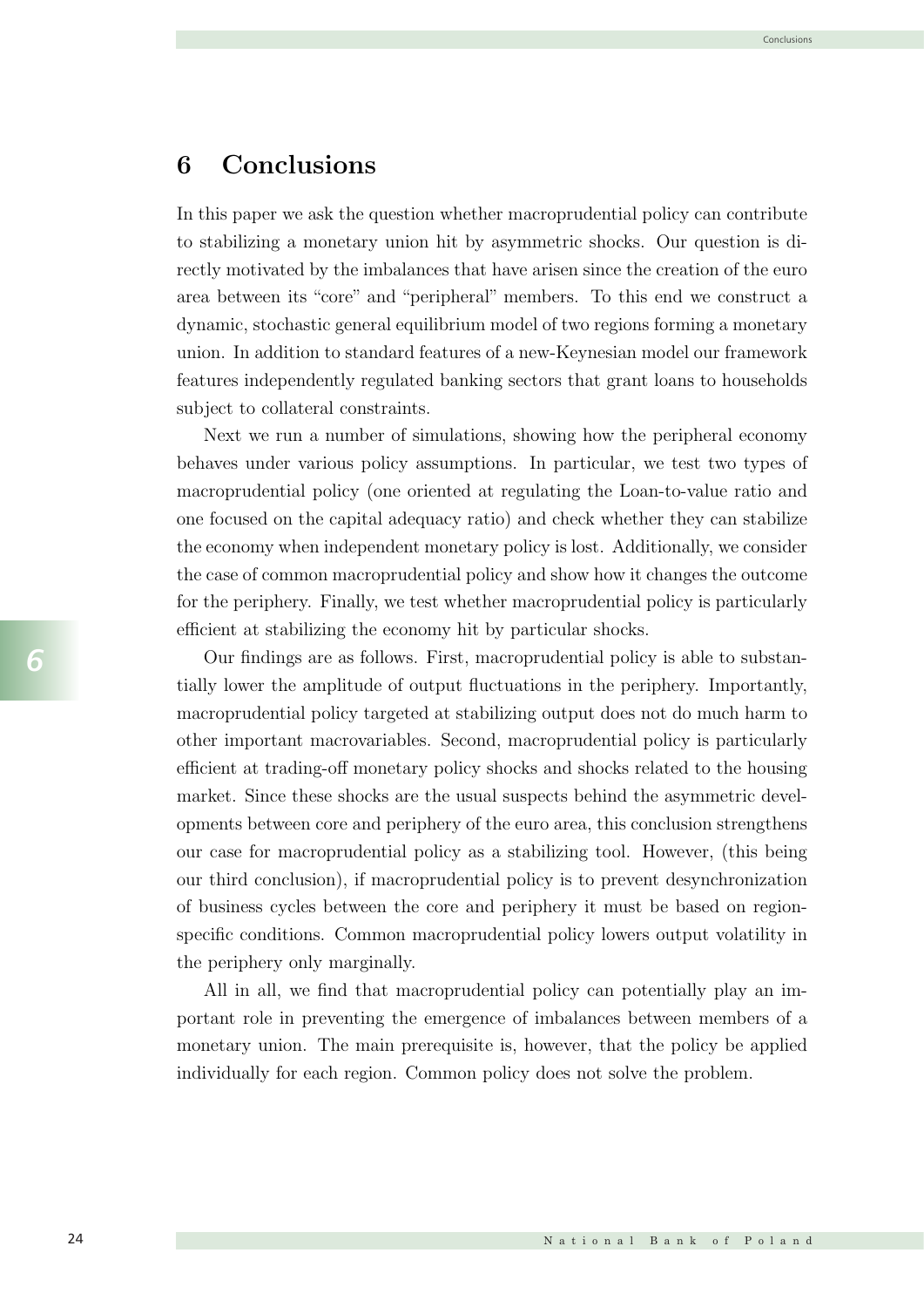## References

- Andr´es, Javier, Samuel Hurtado, Eva Ortega, and Carlos Thomas (2010) 'Spain in the euro: a general equilibrium analysis.' SERIEs 1(1), 67–95
- Angelini, Paolo, Andrea Enria, Stefano Neri, Fabio Panetta, and Mario Quagliariello (2010) 'Pro-cyclicality of capital regulation: is it a problem? How to fix it?' Questioni di Economia e Finanza (Occasional Papers) 74, Bank of Italy, Economic Research Department, October
- Angelini, Paolo, Laurent Clerc, Vasco Cúrdia, Leonardo Gambacorta, Andrea Gerali, Alberto Locarno, Roberto Motto, Werner Roeger, Skander Van den Heuvel, and Jan Vlcek (2011) 'Basel III: Long-term impact on economic performance and fluctuations.' BIS Working Papers 338, Bank for International Settlements, February
- Benes, Jaromir, and Michael Kumhof (2011) 'Risky bank lending and optimal capital adequacy regulation.' IMF Working Papers 11/130, International Monetary Fund, June
- Blanchard, Olivier (2007) 'Adjustment within the euro. The difficult case of Portugal.' Portuguese Economic Journal 6(1), 1–21
- Bussière, Matthieu, Giovanni Callegari, Fabio Ghironi, Giulia Sestieri, and Norihiko Yamano (2011) 'Estimating trade elasticities: Demand composition and the trade collapse of 2008-09.' NBER Working Papers 17712, National Bureau of Economic Research, Inc, December
- Christensen, Ian, Césaire Meh, and Kevin Moran (2011) 'Bank leverage regulation and macroeconomic dynamics.' Working Papers 11-32, Bank of Canada
- Christoffel, Kai, Gunter Coenen, and Anders Warne (2008) 'The New Area-Wide ¨ Model of the euro area - a micro-founded open-economy model for forecasting and policy analysis.' Working Paper Series 944, European Central Bank, September
- Coenen, Günter, Peter McAdam, and Roland Straub (2008) 'Tax reform and labour-market performance in the euro area: A simulation-based analysis using the New Area-Wide Model.' Journal of Economic Dynamics and Control 32(8), 2543–2583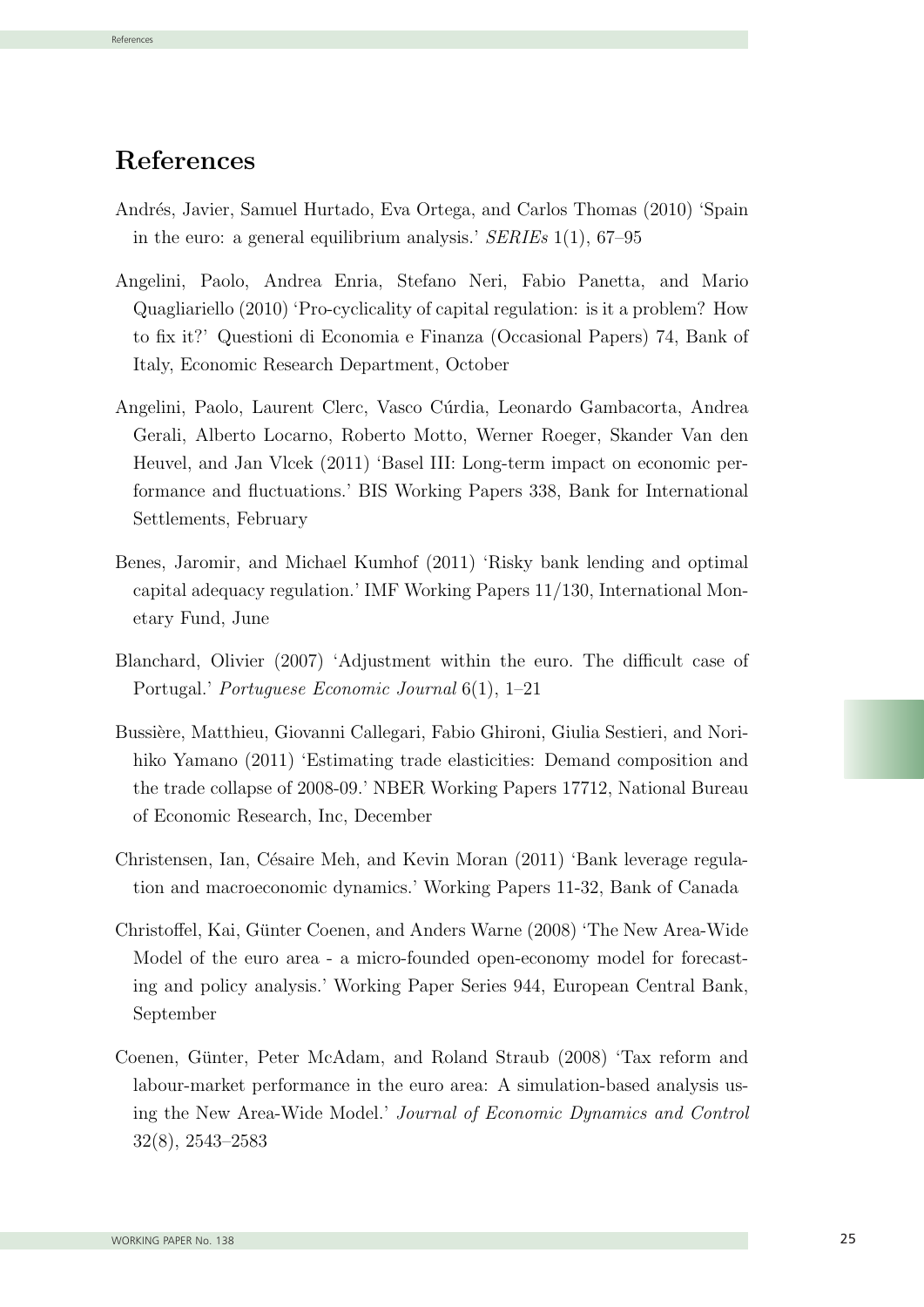- Darracq-Pariés, Matthieu, Christoffer Kok Sorensen, and Diego Rodriguez-Palenzuela (2011) 'Macroeconomic propagation under different regulatory regimes: Evidence from an estimated dsge model for the euro area.' International Journal of Central Banking 7(4), 49–113
- Dib, Ali (2010) 'Banks, credit market frictions, and business cycles.' Working Papers 10-24, Bank of Canada
- ECB (2003) 'Inflation differentials in the euro area: potential causes and policy implications.' Technical Report, European Central Bank, September
- Funke, Michael, and Michael Paetz (2012) 'A DSGE-based assessment of nonlinear loan-to-value policies: Evidence from Hong Kong.' BOFIT Discussion Papers 11/2012, Bank of Finland, Institute for Economies in Transition, May
- Gerali, Andrea, Stefano Neri, Luca Sessa, and Federico M. Signoretti (2010) 'Credit and banking in a DSGE model of the euro area.' Journal of Money, Credit and Banking 42(s1), 107–141
- Gertler, Mark, and Peter Karadi (2011) 'A model of unconventional monetary policy.' Journal of Monetary Economics 58(1), 17–34
- Honohan, Patrick, and Anthony J. Leddin (2006) 'Ireland in EMU more shocks, less insulation?' The Economic and Social Review 37(2), 263–294
- Iacoviello, Matteo (2005) 'House prices, borrowing constraints, and monetary policy in the business cycle.' American Economic Review 95(3), 739–764
- Iacoviello, Matteo, and Stefano Neri (2010) 'Housing market spillovers: Evidence from an estimated DSGE model.' American Economic Journal: Macroeconomics 2(2), 125–64
- in 't Veld, Jan, Andrea Pagano, Rafal Raciborski, Marco Ratto, and Werner Roeger (2012) 'Imbalances and rebalancing scenarios in an estimated structural model for Spain.' European Economy - Economic Papers 458, Directorate General Economic and Monetary Affairs (DG ECFIN), European Commission, July
- Lambertini, Luisa, Caterina Mendicino, and Maria Teresa Punzi (2011) 'Leaning against boom-bust cycles in credit and housing prices.' Working Papers 2011/01, Center for Fiscal Policy, Swiss Federal Institute of Technology Lausanne, March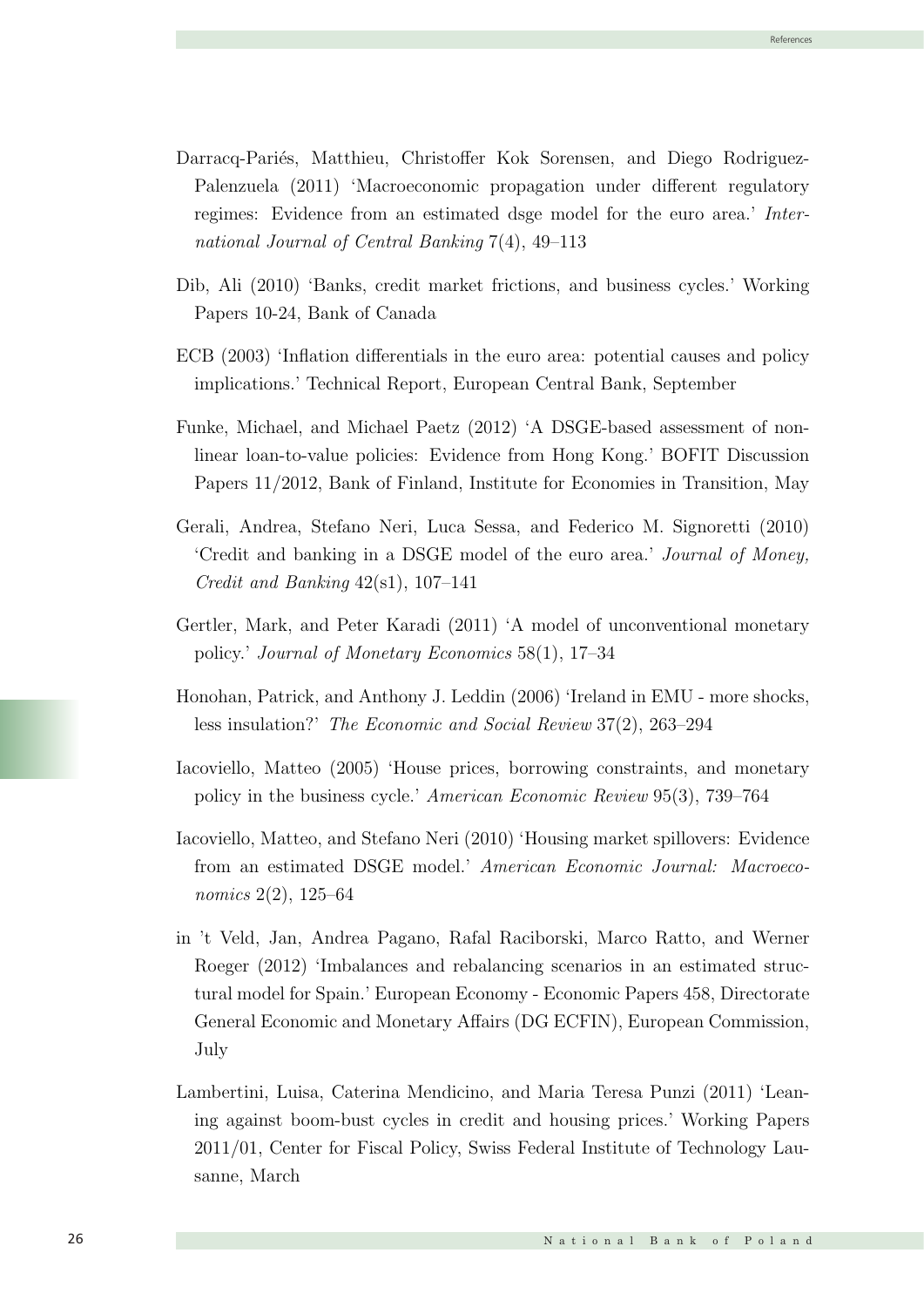- Lombardo, Giovanni, and Peter McAdam (2012) 'Financial market frictions in a model of the euro area.' Working Paper Series 1423, European Central Bank, February
- Meh, Césaire A., and Kevin Moran (2010) 'The role of bank capital in the propagation of shocks.' Journal of Economic Dynamics and Control 34(3), 555–576
- Musso, Alberto, Stefano Neri, and Livio Stracca (2011) 'Housing, consumption and monetary policy: How different are the US and the euro area?' Journal of Banking & Finance 35(11), 3019–3041
- Onali, Enrico (2012) 'Moral hazards, dividends, and risk in banks.' Bangor Business School Working Paper 12/001, Bangor Business School
- Sutherland, Alan (2005) 'Incomplete pass-through and the welfare effects of exchange rate variability.' Journal of International Economics 65(2), 375–399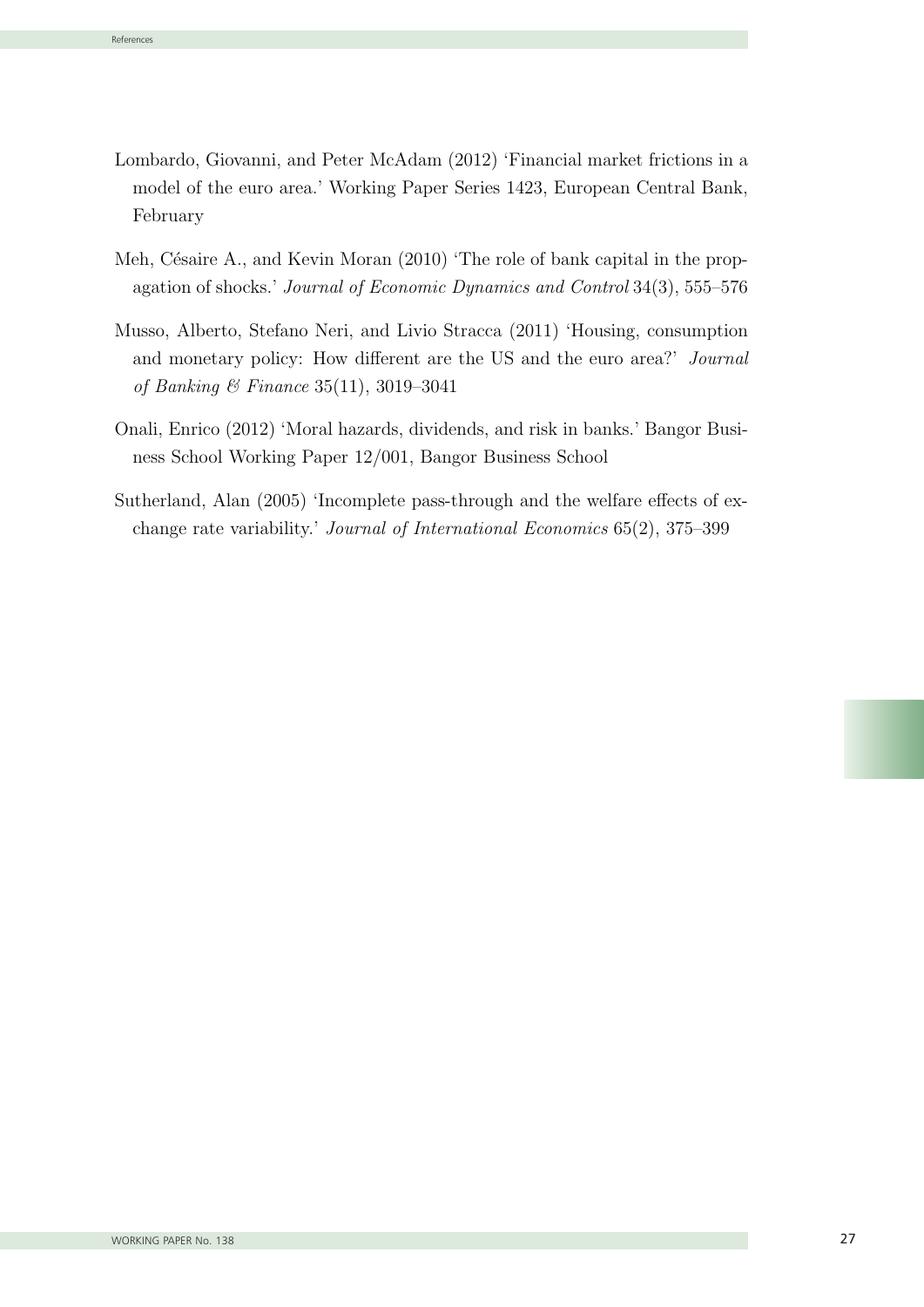# Tables and figures

| Parameter                                                                                              | Value          | Description                                                    |
|--------------------------------------------------------------------------------------------------------|----------------|----------------------------------------------------------------|
| $\beta_P, \beta_P^*$                                                                                   | $0.99\,$       | Discount factor, patient HHs                                   |
| $\beta_I, \beta_I^*$                                                                                   | 0.975          | Discount factor, impatient HHs                                 |
| $\delta_\chi,\,\delta^*_\chi$                                                                          | $0.01\,$       | Housing stock depreciation rate                                |
| $\omega_I, \omega_I^*$                                                                                 | $0.55\,$       | Share of impatient HHs                                         |
|                                                                                                        | 2.43           | Weight on housing in utility function                          |
| $A_\chi,\,A_\chi^*\\ A_n,\,A_n^*$                                                                      | 880            | Weight on labor in utility function                            |
| $\sigma_c, \sigma_c^*, \sigma_\chi, \sigma_\chi^*$                                                     | $\sqrt{2}$     | Inverse of intertemporal elast. of subst. in cons. and housing |
| $\sigma_n,\,\sigma_n^*$                                                                                | $\overline{2}$ | Inverse of Frisch elasticity of labor supply                   |
|                                                                                                        | 0.7            | Degree of external habit formation in consumption              |
|                                                                                                        | $0.7\,$        | Degree of external habit formation in housing                  |
| $\begin{array}{l} \xi_c, \, \xi_c^* \\ \xi_\chi, \, \xi_\chi^* \\ \theta_w, \, \theta_w^* \end{array}$ | 0.75           | Calvo probability for wages                                    |
| $\zeta_w, \zeta_w^*$                                                                                   | 0.5            | Indexation parameter for wages                                 |
| $\mu_w, \mu_w^*$                                                                                       | $1.2\,$        | Steady state labor markup                                      |
| $\phi_n, \phi_n^*$                                                                                     | $\,6$          | Elasticity of subst. btw. labor of patient and impatient HHs   |
| $t, t^*$                                                                                               | 0.51           | Real transfers from patient to impatient HHs                   |
|                                                                                                        |                |                                                                |
| $\mu, \mu^*$                                                                                           | 1.2            | Steady state product markup                                    |
| $\theta_H, \theta_F^*$                                                                                 | $0.9\,$        | Calvo probability for domestic prices                          |
| $\theta_F$ , $\theta_H^*$                                                                              | 0.75           | Calvo probability for export prices                            |
| $\zeta_H, \, \zeta_F, \, \zeta_H^*, \, \zeta_F^*$                                                      | $0.5\,$        | Indexation parameter for prices                                |
| $\alpha, \alpha^*$                                                                                     | $0.3\,$        | Output elasticity with respect to physical capital             |
| $k, k^*$                                                                                               | 6.5            | physical capital stock per capita                              |
| $\kappa_\chi, \, \kappa_\chi^*$                                                                        | $30\,$         | Housing investment adjustment cost                             |
|                                                                                                        |                |                                                                |
| $\mu_L, \mu_L^*$                                                                                       | 1.0047         | Loan markup                                                    |
| $m_\chi,\,m_\chi^*$                                                                                    | 0.75           | Steady state LTV ratio                                         |
| $\nu, \nu^*$                                                                                           | 0.1            | Steady state target bank capital to loans ratio                |
| $\kappa_b, \, \kappa_b^*$                                                                              | $10\,$         | Curvature of capital requirement penalty function              |
| $\omega_b, \, \omega_b^*$                                                                              | $0.85\,$       | Share of retained profits in the banking sector                |
| $\delta_b, \, \delta_b^*$                                                                              | 0.048          | Bank capital depreciation rate                                 |
| $\pi, \pi^*$                                                                                           | 1.005          | Steady state inflation                                         |
| $\xi$                                                                                                  | 0.001          | Elasticity of risk premium wrt. foreign debt                   |
| $\gamma_R$                                                                                             | $0.9\,$        | Interest rate smoothing in Taylor rule                         |
| $\gamma_\pi$                                                                                           | $\overline{2}$ | Response to inflation in Taylor rule                           |
| $\gamma_\pi$                                                                                           | $0.15\,$       | Response to output in Taylor rule                              |
| $\omega$                                                                                               | $0.01\,$       | Share of periphery in monetary union                           |
| $\eta_c$                                                                                               | $0.7\,$        | Share of domestic goods in consumption basket (periphery)      |
| $\eta_c^* = \omega(1-\eta_c)/(1-\omega)$                                                               | 0.003          | Share of imported goods in consumption basket (core)           |
| $\phi_c, \phi_c^*$                                                                                     | $1.5\,$        | Elasticity of substitution btw. home and foreign goods         |

Table 1: Calibration - parameters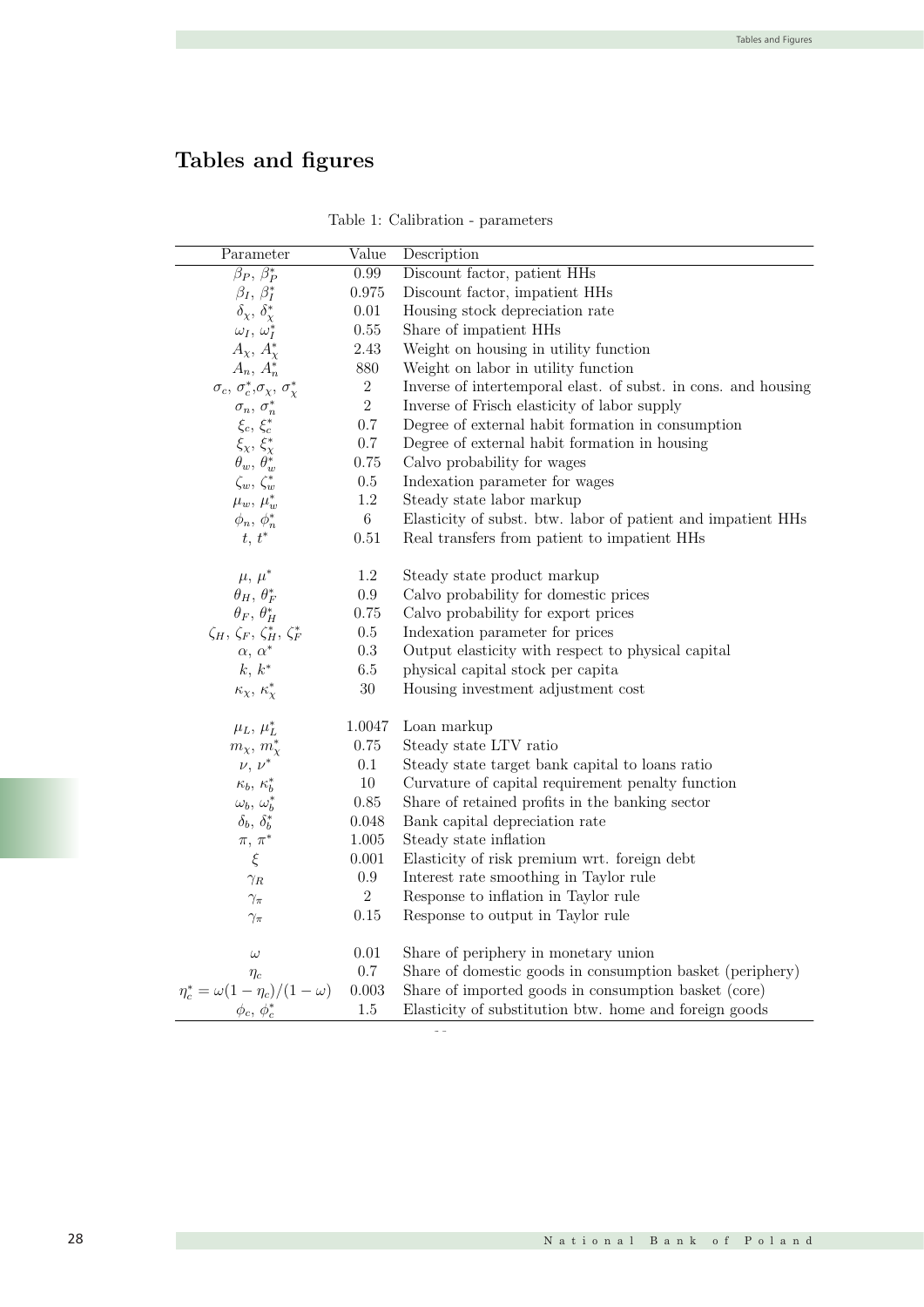| Parameter                     | Value  | Description                                    |
|-------------------------------|--------|------------------------------------------------|
| $\rho_z, \rho_z^*$            | 0.95   | Productivity shock - autocorrelation           |
| $\sigma_z, \sigma_z^*$        | 0.0065 | Productivity shock - standard deviation        |
| $\rho_u, \rho_u^*$            | 0.99   | Preference shock - autocorrelation             |
| $\sigma_u, \sigma_u^*$        | 0.013  | Preference shock - standard deviation          |
| $\rho_\chi, \, \rho_\chi^*$   | 0.99   | Housing preference shock - autocorrelation     |
| $\sigma_\chi,\,\sigma_\chi^*$ | 0.008  | Housing preference shock - standard deviation  |
| $\rho_i$ , $\rho_i^*$         | 0.95   | Investment specific shock - autocorrelation    |
| $\sigma_i$ , $\sigma_i^*$     | 0.011  | Investment specific shock - standard deviation |
| $\sigma_R$                    | 0.0013 | Monetary shock - standard deviation            |

Table 3: Steady state ratios

| Steady state ratio                      | Value |
|-----------------------------------------|-------|
| Import to output ratio (periphery)      | 0.27  |
| Import to output ratio (core)           | 0.003 |
| Residential investment to output ratio  | 0.094 |
| Capital-output ratio (annual)           | 2.0   |
| Hours worked                            | 0.33  |
| Housing wealth to output ratio (annual) | 2.32  |
| Debt to output ratio (annual)           | 0.76  |
| Bank capital to loans ratio             | 0.1   |
| Spread (annualized)                     | 0.019 |
| Relative consumption of impatient HHs   | 0.77  |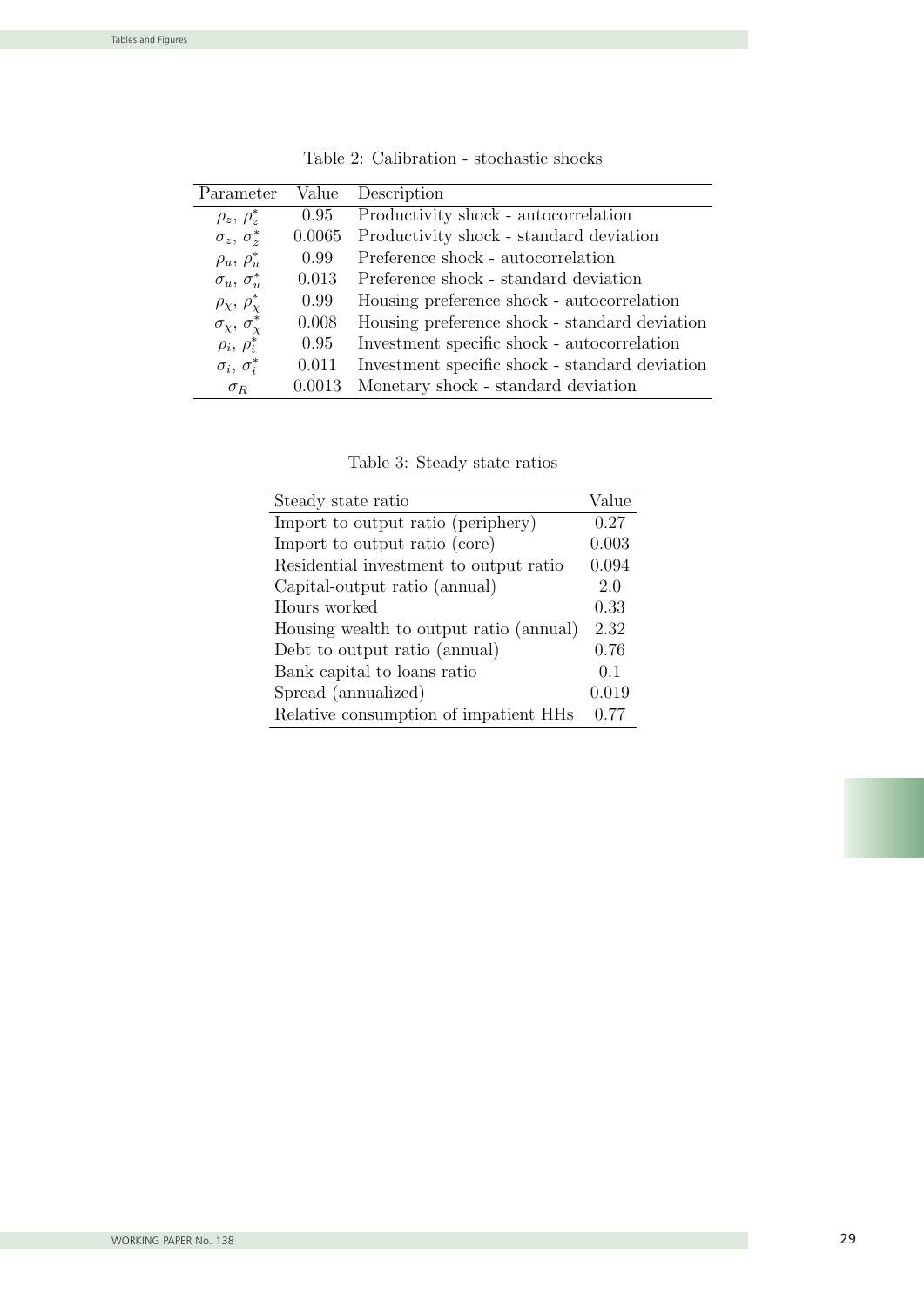| Variable               |      |       | Standard dev. Autocorrelation Corr. with cons. |       |         |         |
|------------------------|------|-------|------------------------------------------------|-------|---------|---------|
|                        | Data | Model | Data                                           | Model | Data    | Model   |
| Consumption            | 2.25 | 2.07  | 0.97                                           | 0.98  | 1.00    | 1.00    |
| Residential investment | 6.97 | 6.99  | 0.97                                           | 0.99  | 0.81    | 0.26    |
| Mortgage loans         | 5.51 | 5.41  | 0.98                                           | 0.83  | 0.89    | 0.29    |
| Real house prices      | 3.94 | 3.18  | 0.98                                           | 0.93  | 0.65    | 0.33    |
| Mortgage interest rate | 0.30 | 0.42  | 0.98                                           | 0.96  | $-0.07$ | $-0.76$ |
| Inflation              | 0.28 | 0.39  | 0.32                                           | 0.97  | 0.19    | $-0.59$ |

Table 4: Moment matching - core

Note: All variables are quarterly euro area aggregates for the period 1996-2011. Consumption is defined as real final consumption expenditure of households, residential investment is real gross fixed capital formation in dwellings, inflation is the quarterly change in HICP, while mortgage interest rate is quarterly interest on housing loans to households. All these variables are taken from Eurostat. Real house prices are defined as

residential property prices of new and existing houses and flats, while mortgage loans are defined as outstanding amounts of lending for house purchase. Both series come from the ECB SDW and are deflated by HICP. Trending variables (consumption, residential investment, mortgage loans and real house prices) are expressed as log-deviations from linear trends.

| Variable $\setminus$ Shock |      |      | Productivity Preference Housing pref. Inv. specific Monetary |      |      |
|----------------------------|------|------|--------------------------------------------------------------|------|------|
| Consumption                | 20.1 | 63.4 | 1.5                                                          | 2.5  | 12.5 |
| Residential investment     | 42.4 | 3.4  | 30.5                                                         | 23.3 | 0.4  |
| Mortgage loans             | 3.2  | 0.8  | 17.4                                                         | 26.8 | 51.8 |
| Real house prices          | 21.0 | 0.2  | 4.9                                                          | 58.8 | 15.2 |
| Mortgage interest rate     | 69.8 | 12.7 | 0.2                                                          | 2.2  | 15.1 |
| Inflation                  | 69.4 | 24.9 | 0.1                                                          | 0.4  | 5.2  |

Table 6: Variance decomposition - periphery

| Variable $\setminus$ Shock |      |      | Productivity Preference Housing pref. Inv. specific |      | Foreign |
|----------------------------|------|------|-----------------------------------------------------|------|---------|
| Consumption                | 28.9 | 32.8 | 1.5                                                 | 1.5  | 35.3    |
| Residential investment     | 29.6 | 0.6  | 31.1                                                | 32.1 | 6.6     |
| Mortgage loans             | 2.3  | 2.2  | 19.4                                                | 19.4 | 56.7    |
| Real house prices          | 3.2  | 0.6  | 6.7                                                 | 52.8 | 36.7    |
| Mortgage interest rate     | 0.2  | 0.1  | 0.1                                                 | 0.2  | 99.4    |
| Inflation                  | 5.9  | 0.1  | 0.0                                                 | 0.1  | 93.9    |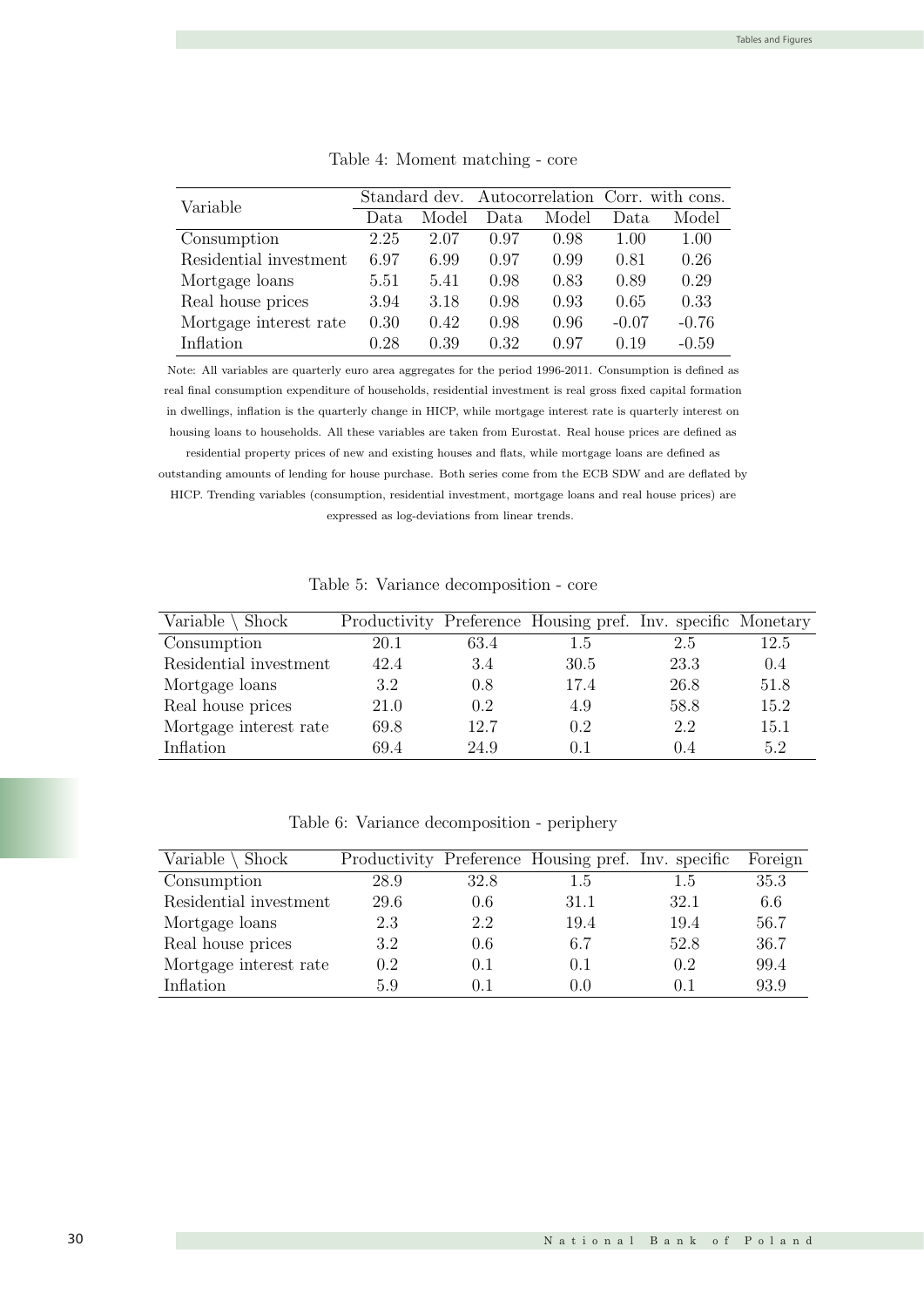|                        | Monetary union |            |           |  |  |
|------------------------|----------------|------------|-----------|--|--|
| Variable               | No policy      | LTV policy | CA policy |  |  |
| Output                 | 1.99           | 1.86       | 1.98      |  |  |
| Consumption            | 1.69           | 1.69       | 1.69      |  |  |
| Residential investment | 7.25           | 7.23       | 7.07      |  |  |
| Mortgage loans         | 5.59           | 6.81       | 5.55      |  |  |
| Real house prices      | 3.15           | 3.12       | 3.13      |  |  |
| Mortgage interest rate | 0.42           | 0.42       | 0.42      |  |  |
| Inflation              | 0.38           | 0.38       | 0.38      |  |  |
| Target LTV             | 0.00           | 3.13       | 0.00      |  |  |
| Change in target LTV   | 0.00           | 0.21       | 0.00      |  |  |
| Target CA              | 0.00           | 0.00       | 1.00      |  |  |
| Change in target CA    | 0.00           | 0.00       | 0.04      |  |  |

Table 7: Effects of macroprudential policy on business cycle in the periphery

Note: All variables are expressed in per cent. The macroprudential policy rules are parametrized as in the baseline case ( $\gamma_m = 0.9$ ,  $\gamma_{my} = -2$ ,  $\gamma_v = 0.975$ ,  $\gamma_{vy} = 0.9$ ).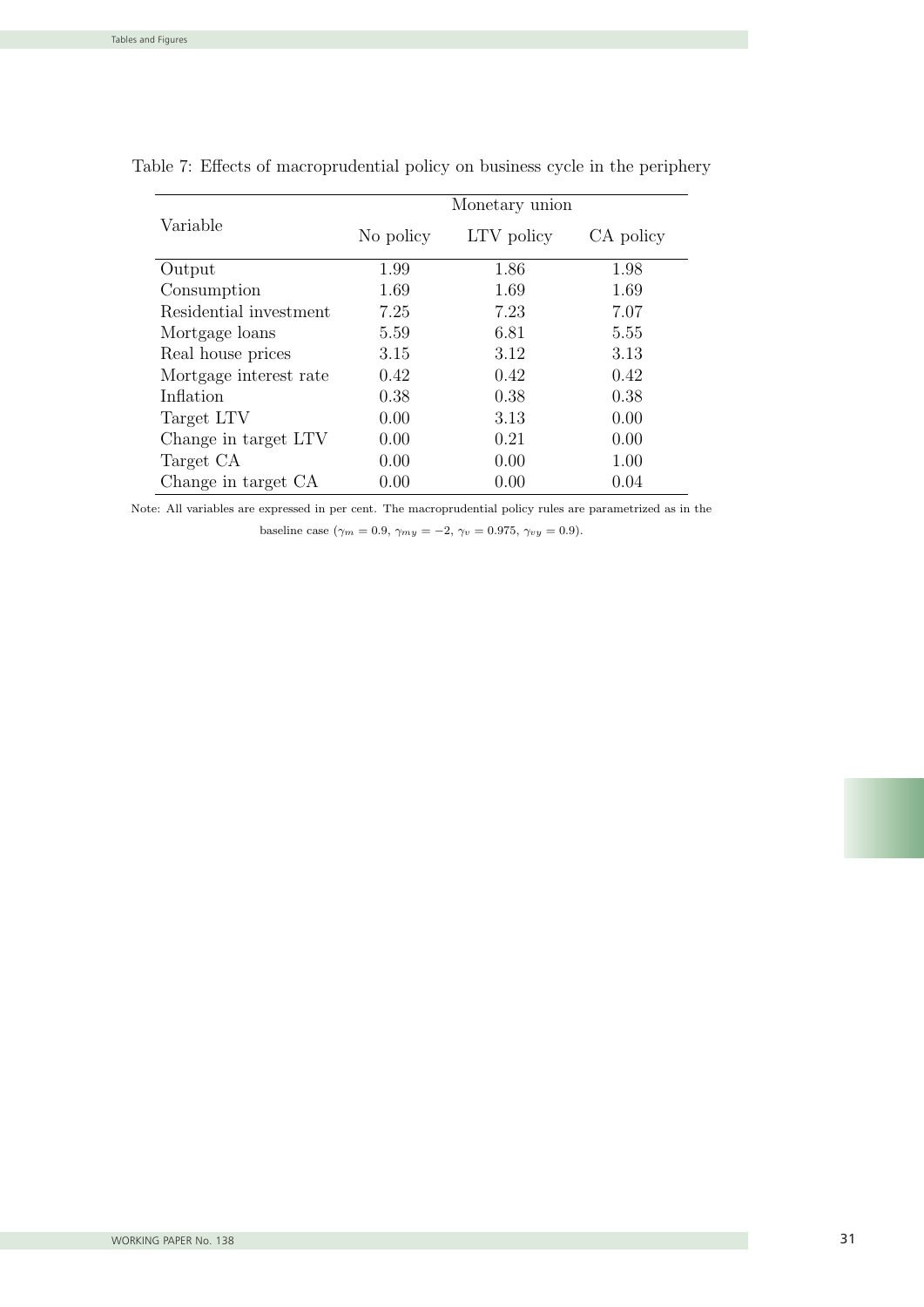

Figure 1: Stylized facts on imbalances in the euro area

Residential investment (1999=100) House prices (1999=100)

Note: Dashed lines - core euro area members (Austria, Belgium, Finland, France, Germany, Italy, Luxembourg, Netherlands), solid lines - peripheral euro area members (Greece, Ireland, Portugal and Spain). For each country, GDP is real gross domestic product (source: Eurostat), residential investment is real gross fixed capital formation in dwellings (source: Eurostat), house prices are residential property prices of new and existing houses and flats (source: BIS), while housing loans are defined as outstanding amounts of lending for house purchase (source: ECB SWD). The last two series are deflated by HICP (source: Eurostat). The aggregates for both regions are calculated as sums (residential investment, loans and GDP) or GDP-weighted averages (house prices).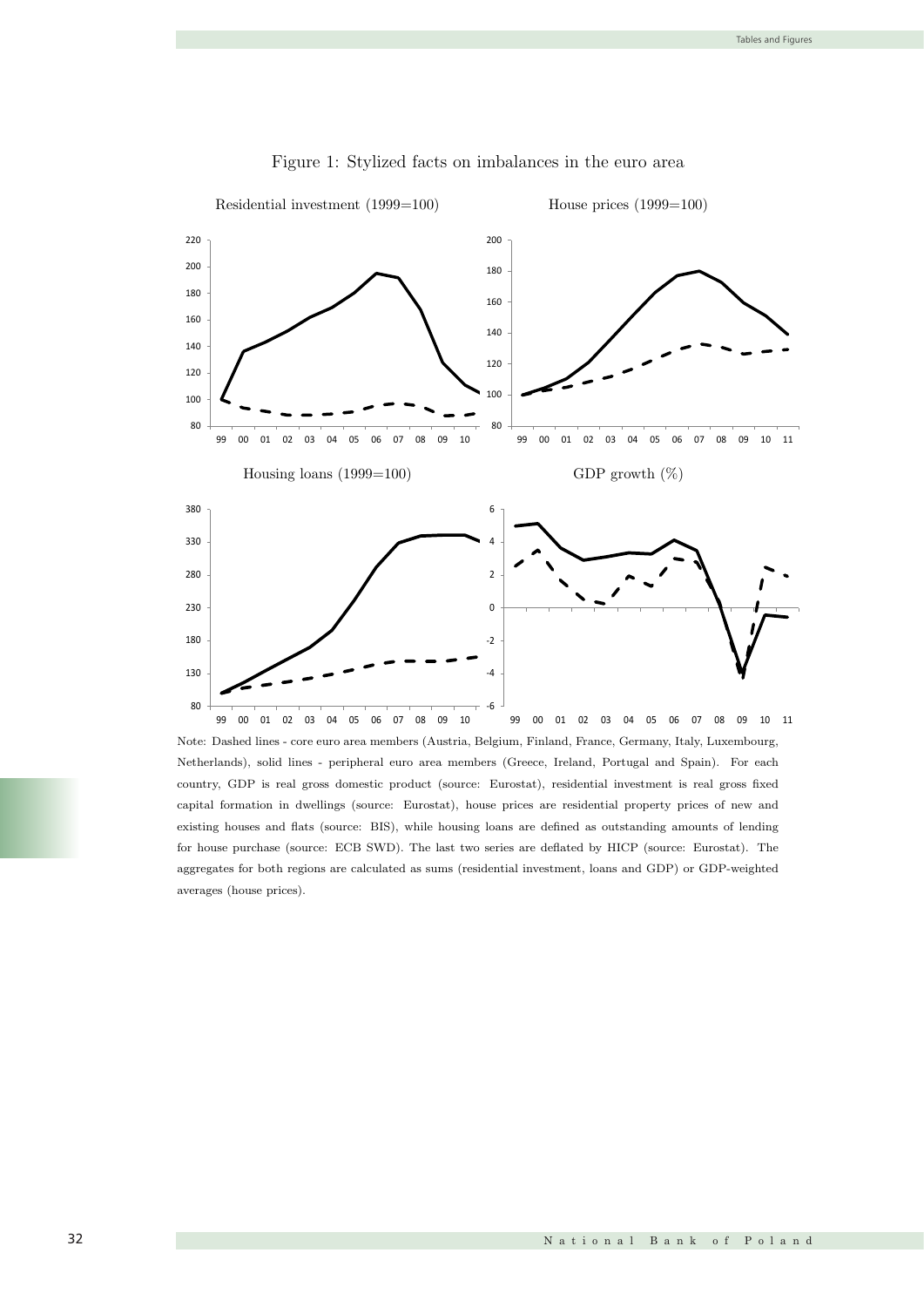

Figure 2: Impulse responses to macroprudential policy shocks

Note: All variables are expressed in per cent. The macroprudential policy rules are parametrized as in the baseline case ( $\gamma_m = 0.9$ ,  $\gamma_{my} = -2$ ,  $\gamma_v = 0.975$ ,  $\gamma_{vy} = 0.9$ ).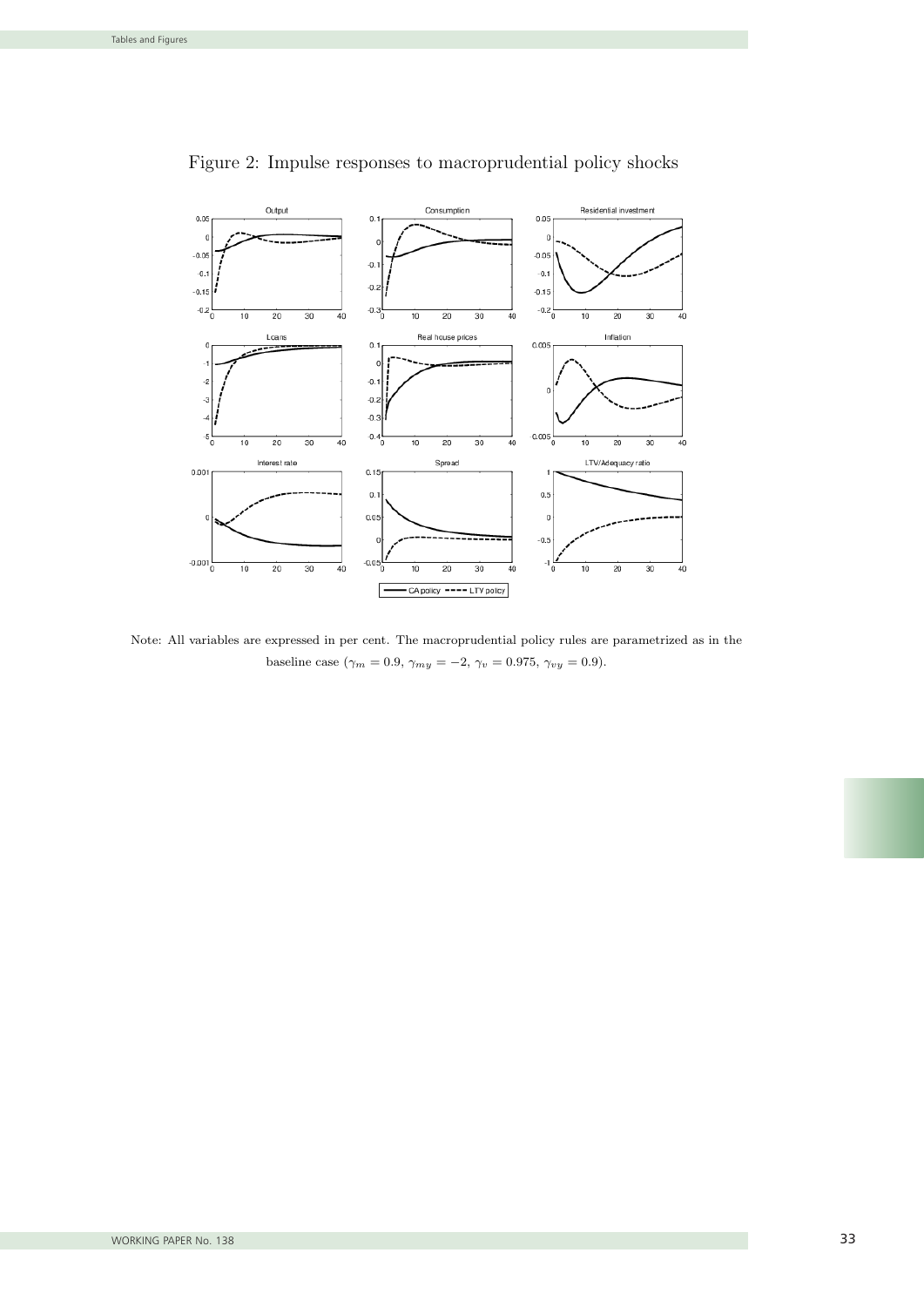

Figure 3: Efficient policy frontier for LTV policy (composition of shocks)

Figure 4: Efficient policy frontier for CA policy (composition of shocks)

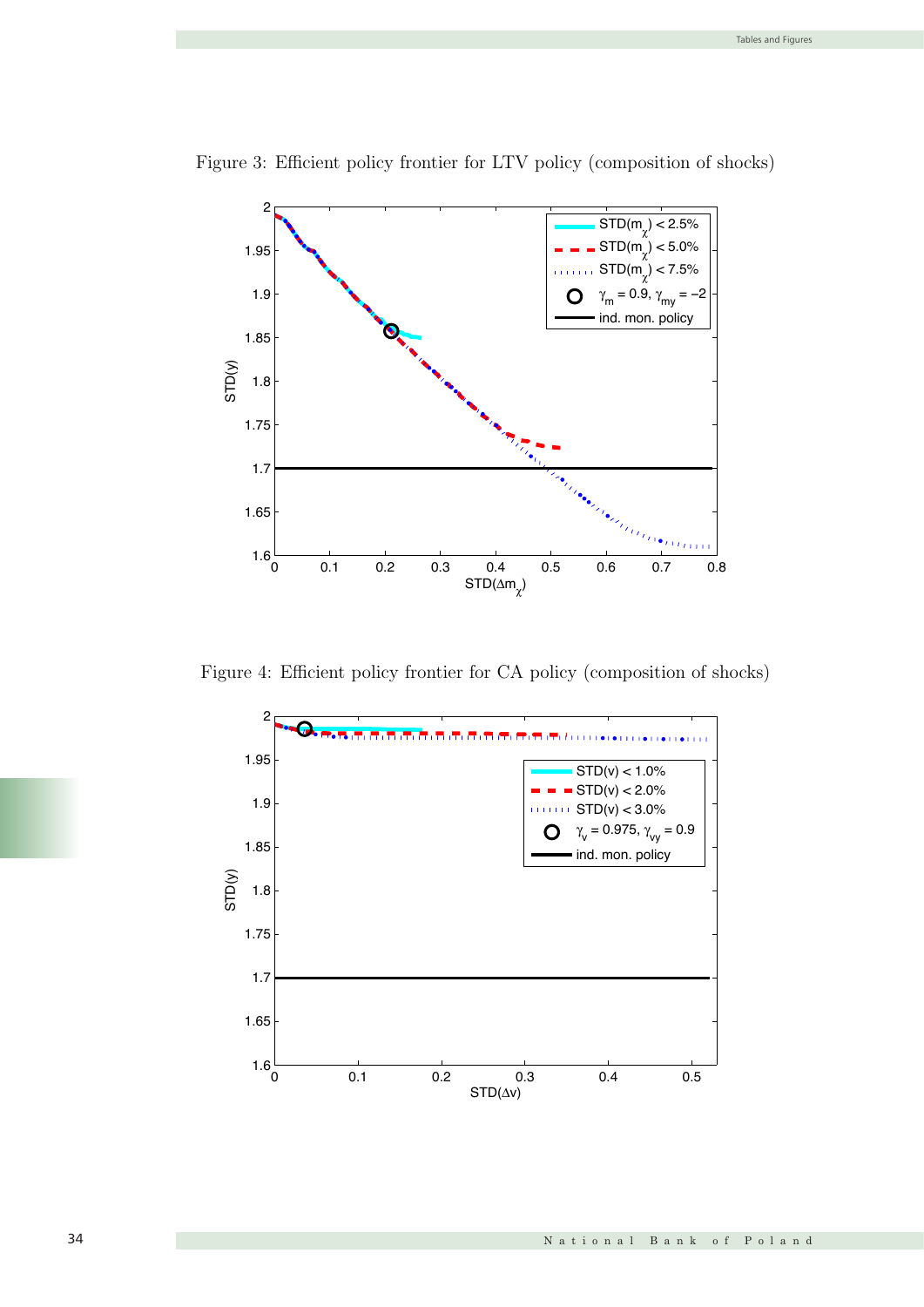

Figure 5: Efficient policy frontiers for LTV policy under various shocks

Figure 6: Efficient policy frontiers for CA policy under various shocks